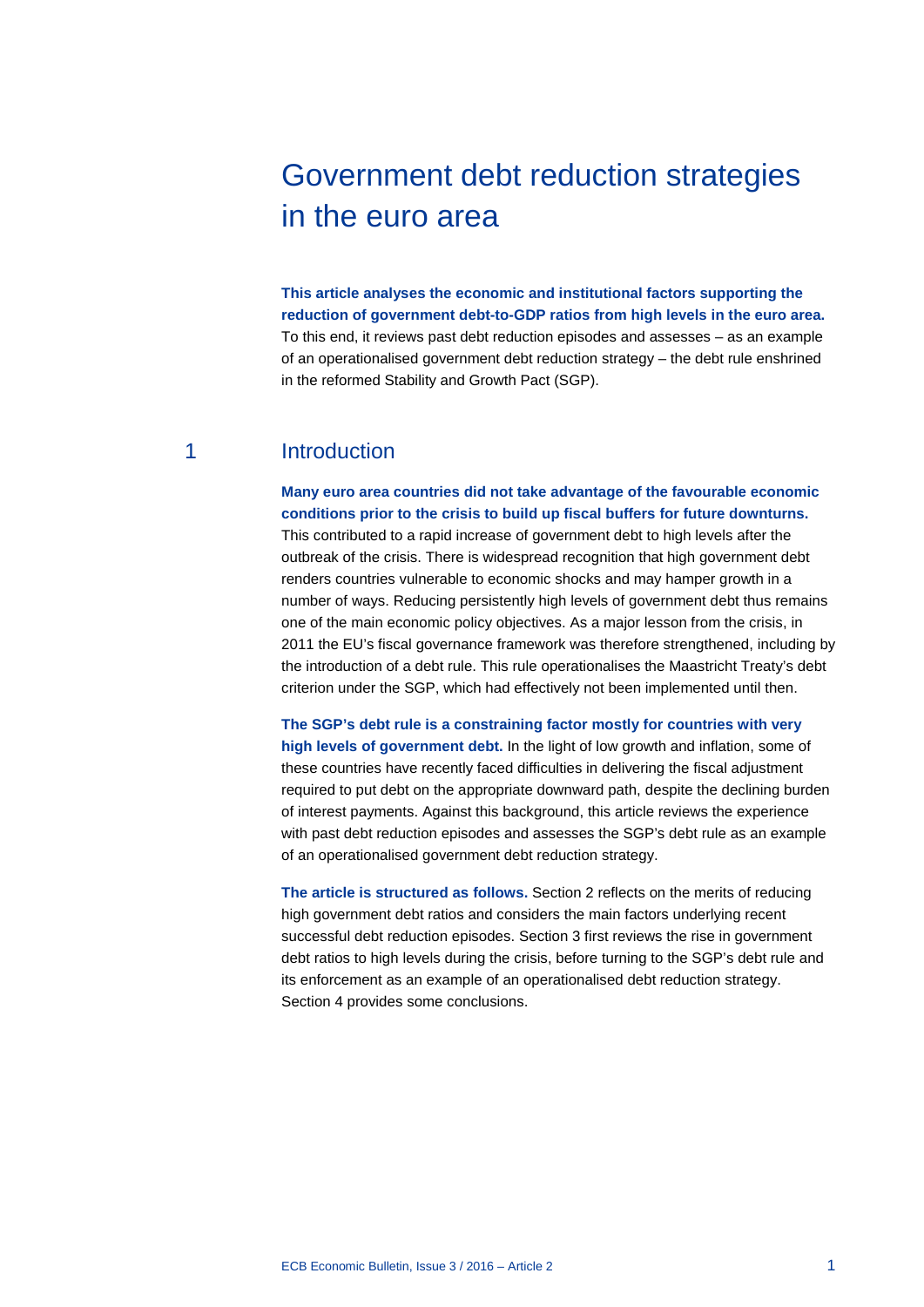# 2 Government debt and long-term fiscal sustainability

## 2.1 The economic consequences of high government debt

**High government debt poses significant economic challenges and makes the economy less resilient to shocks.** It can exert adverse pressure on the economy through multiple channels.

**First, a high government debt burden makes the economy more vulnerable to macroeconomic shocks and limits the room for counter-cyclical fiscal policy.** High government borrowing requirements can make a country more prone to liquidity shocks and sovereign default risks. Lower real growth or inflation shocks increase the real burden of debt, with larger fiscal costs if the initial level of debt is high. Investors may thus more easily question the sustainability of fiscal policies of a sovereign with a high debt burden, particularly when its fiscal track record and growth prospects are poor. This can increase volatility and restrain economic activity as perceived sovereign vulnerability can spill over to other sectors or jurisdictions, especially in integrated economic and monetary unions.<sup>[1](#page-1-0)</sup> A high debt burden limits the room for fiscal policy to counteract a negative demand shock or may hurt the recovery if pro-cyclical fiscal policies need to be implemented in recessions.

**Second, a high government debt burden entails the need to sustain high primary surpluses over long periods**[2](#page-1-1) **, which may be difficult under fragile political or economic circumstances.** As explained above, high primary surpluses are difficult to maintain under adverse economic conditions. Banking crises in particular are associated with large contingent liabilities, which can quickly lead to a deterioration in fiscal positions, often with lasting effects, stemming from the process of balance sheet repair. In addition, though the ability of a sovereign to sustain large primary surpluses depends, inter alia, on the quality of its institutions and political factors, fiscal fatigue is more likely to set in at very high debt ratios, where the required adjustment needs to be large over a long period. Finally, the proximity of

**Third, and related to the points above, the theoretical and empirical literature suggests that high government debt burdens can ultimately impede long-term growth.**[3](#page-1-2) This is particularly the case when debt is contracted to finance unproductive expenses or to build up public capital stocks that exceed optimal

elections tends to reduce the responsiveness of fiscal policy to larger debt burdens.

<span id="page-1-0"></span>For a discussion of the relationship between fiscal-monetary and financial sector interactions in Economic and Monetary Union, see the articles entitled "One monetary policy and many fiscal policies: ensuring a smooth functioning of EMU", *Monthly Bulletin*, ECB, July 2008 and "Monetary and fiscal policy interactions in a monetary union", *Monthly Bulletin*, ECB, July 2012.

<span id="page-1-1"></span><sup>2</sup> See also the box entitled "Past experiences of EU countries with sustaining large primary budget surpluses", *Monthly Bulletin*, ECB, June 2011.

<span id="page-1-2"></span>The theoretical and empirical contributions on the topic have grown significantly since the euro area sovereign debt crisis. For recent reviews, see Dieppe, A. and Guarda, P. (eds.), "Public debt, population ageing and medium-term growth", *Occasional Paper Series*, No 165, ECB, 2015; the box entitled "Growth effects of high public debt", *Monthly Bulletin*, ECB, March 2013; and Reinhart, C., Reinhart, V. and Rogoff, K., "Public debt overhangs: advanced-economy episodes since 1800", *Journal of Economic Perspectives*, Vol. 26, No 3, 2012, pp. 69-86.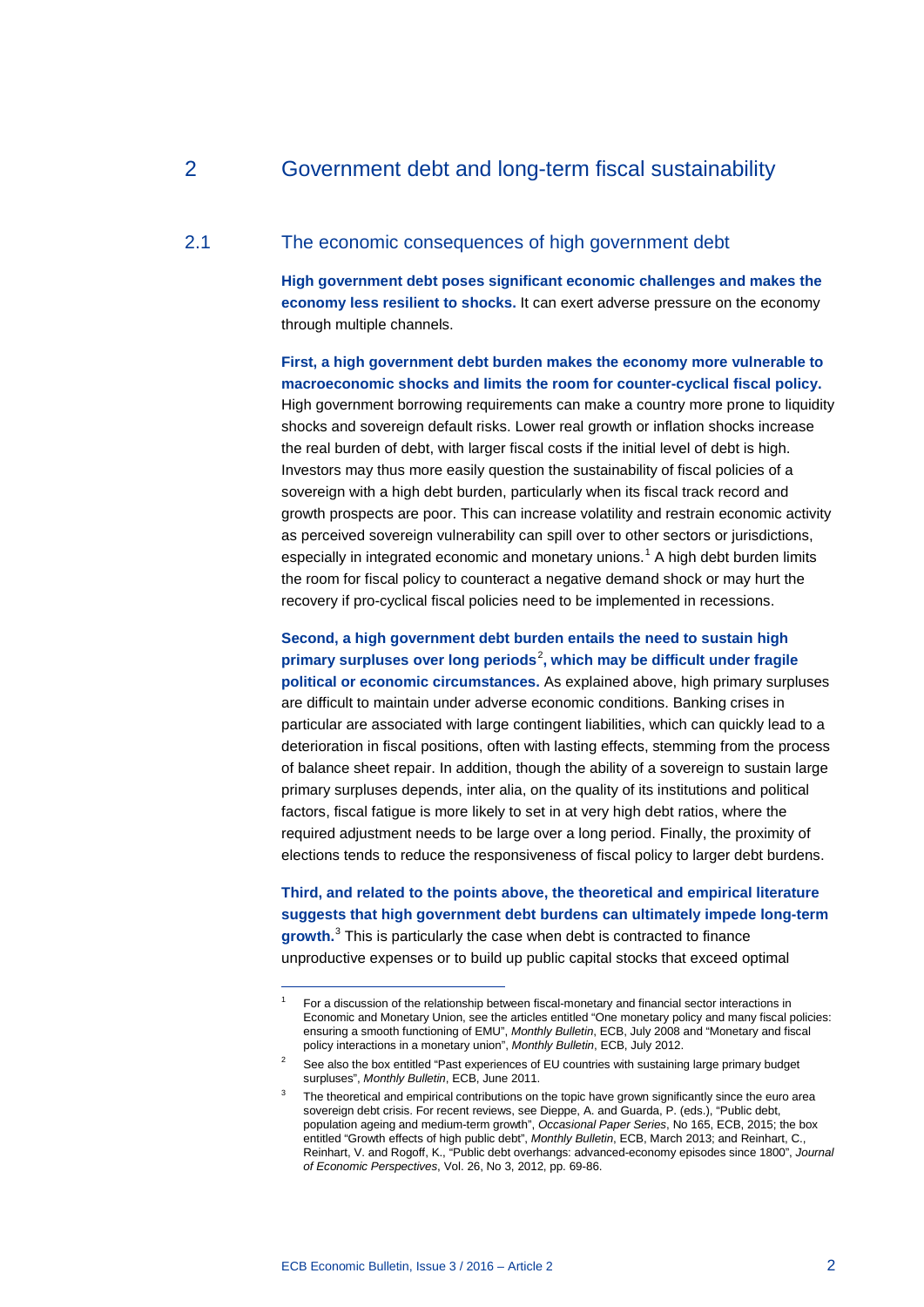(growth-maximising) levels. [4](#page-2-0) While government debt can help to smooth consumption and finance lumpy investment, such financing is constrained above certain debt thresholds. A long body of research<sup>[5](#page-2-1)</sup> finds that high public debt can affect growth through the channels of sovereign spreads (confidence effects), crowding-out of private investment, reduced capacity to finance future public investment, expansion of precautionary savings (in anticipation of future tax hikes) and increased uncertainty. While country heterogeneity plays an important role, several studies reveal that, on average for a panel of advanced economies, detrimental growth effects may appear at levels of around 80-100% of GDP.<sup>[6](#page-2-2)</sup> Similar debt levels are found in the literature on early signals of sovereign distress. For instance, the debt sustainability analysis framework of the International Monetary Fund adopts a debt ratio of 85% of GDP to flag fiscal risks in advanced economies, with a similar approach being followed in the European Commission's methodology.<sup>[7](#page-2-3)</sup>

**The objective of keeping debt ratios at prudent levels, such as below the SGP's 60% threshold, makes it all the more important to create sufficient fiscal buffers to withstand adverse macroeconomic shocks and cope with the projected costs of ageing.** Several studies in the literature distinguish between optimal or steady-state debt ratios and risky debt levels or debt limits beyond which governments may default. In many of these studies, steady-state debt ratios are estimated or calibrated at around (or below) 60% of GDP.<sup>[8](#page-2-4)</sup> Arguably, such debt ratios are country-specific and depend on a wide range of factors, such as the structural features of the economy and institutional factors. The amount of assets, especially liquid assets, that governments hold as well as the maturity and ownership structure of government debt are also important determinants of the propensity of investors to hold or shun the debt of a given sovereign. At the same time, debt limits based on past data estimation do not usually take into account various sources of government contingent liabilities. Though the latest projections of age-related public spending in the euro area indicate more favourable developments compared with the past, the burden on public spending is still expected to be significant.<sup>[9](#page-2-5)</sup> Moreover,

<span id="page-2-0"></span>See Aizenman, J., Kletzer, K. and Pinto, B., "Economic Growth with Constraints on Tax Revenues and Public Debt: Implications for Fiscal Policy and Cross-Country Differences", *NBER Working Paper,*  No 12750, 2007 and Checherita-Westphal, C., Hughes-Hallett, A. and Rother, P., "Fiscal sustainability using growth-maximising debt targets", *[Applied Economics](https://ideas.repec.org/s/taf/applec.html)*, Vol. 46(6), February 2014, pp. 638-647.

<span id="page-2-2"></span><span id="page-2-1"></span><sup>5</sup> See the reviews cited in footnote 3.

<sup>6</sup> See for instance Reinhart, Reinhart and Rogoff (2012), op. cit.; Checherita, C. and Rother, P., "The impact of high and growing government debt on economic growth: an empirical investigation for the euro area", *European Economic Review*, Vol. 56, No 7, 2012, pp. 1392-1405; and Cecchetti, S., Mohanty, M. and Zampolli, F., "The real effects of debt", *Working Paper Series*, No 352, Bank for International Settlements, 2011.

<span id="page-2-3"></span><sup>7</sup> See *Staff Guidance Note for Public Debt Sustainability Analysis in Market-Access Countries*, IMF, 2013 and *Fiscal Sustainability Report 2015*, European Commission, 2015.

<span id="page-2-4"></span>Ghosh et al. (2013) find much lower "steady" or long-run debt ratios for euro area countries (on average for the panel, 62% or 74% of GDP depending on the assumptions) compared with defaultinducing debt limits. Checherita-Westphal et al. (2014) op. cit. find an optimal debt ratio of 50% of GDP for a panel of euro area countries based on average estimates for the output productivity of public capital. Similarly, Fall et al. (2015) find an "optimal" debt level related to the role of government debt in financing public infrastructure at 50-80% of GDP. See Ghosh, A., Kim, J., Mendoza, E., Ostry, J. and Qureshi, M., "Fiscal Fatigue, Fiscal Space and Debt Sustainability in Advanced Economies", *Economic Journal*, Vol. 123(566), 2013; and Fall, F., Bloch, D., Fournier, J.-M. and Hoeller, P., "Prudent debt targets and fiscal frameworks", *OECD Economic Policy Papers*, No 15, July 2015.

<span id="page-2-5"></span><sup>9</sup> See "The 2015 Ageing Report", *European Economy*, 3/2015, European Commission, 2015.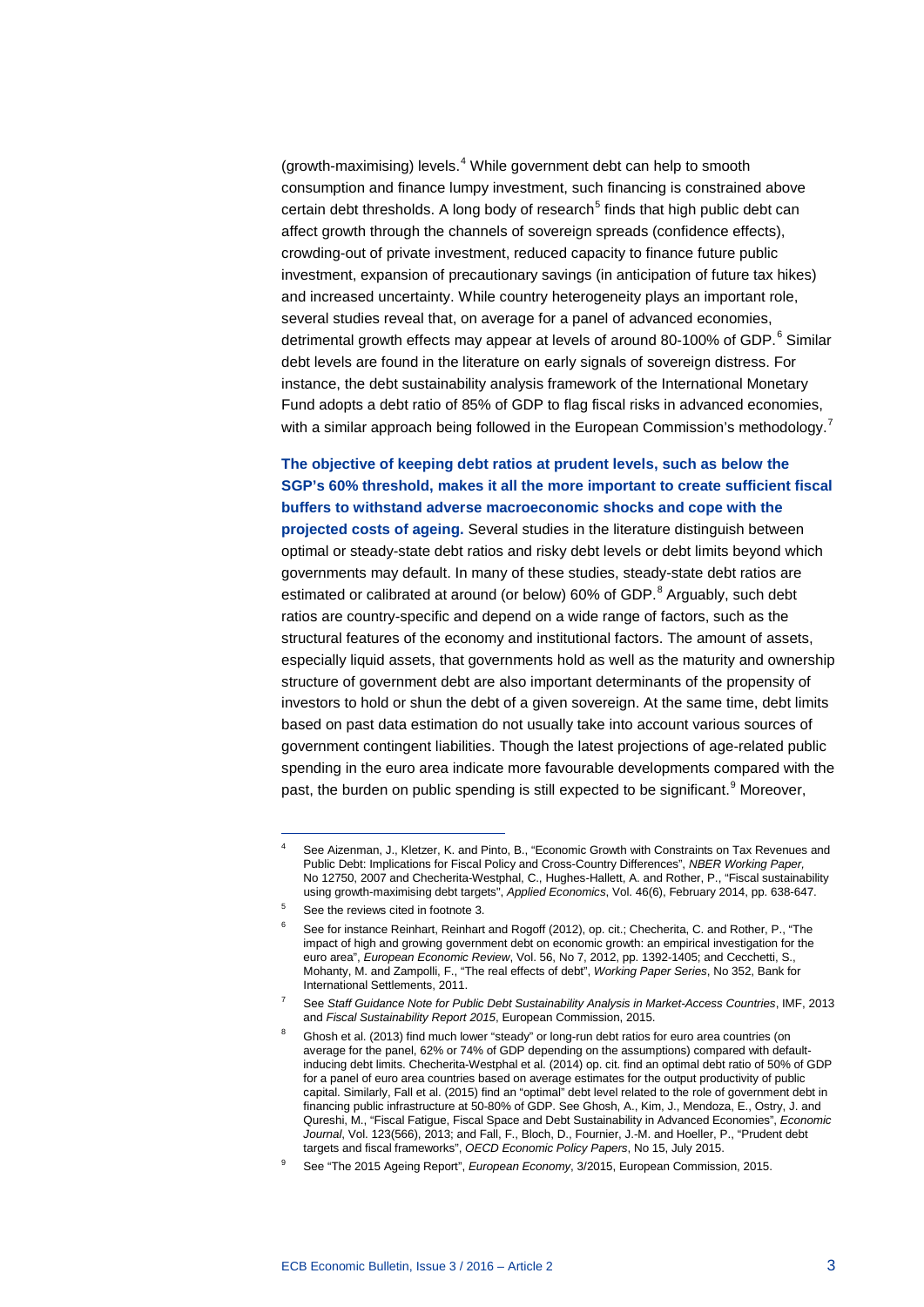during episodes of financial stress, sufficient fiscal buffers are critical to underpin confidence in the sovereign's ability to safeguard financial stability.<sup>[10](#page-3-0)</sup>

**Overall, from a general policy perspective, existing evidence points to the importance of reducing high public debt to restore fiscal sustainability and support stronger fundamentals.** While the empirical evidence suggests that the relationship between debt and growth is bi-directional, with economic, financial and sovereign debt crises reinforcing each other's detrimental impact on output and welfare, keeping debt ratios at prudent levels is essential to avoid further sovereign debt crises.

# 2.2 Lessons from government debt reduction episodes

**Various academic works have investigated large past debt reductions and found that a combination of debt-reducing factors was needed.** [11](#page-3-1) In particular, these include fiscal adjustment, growth-enhancing measures (such as complementary structural reforms), a monetary policy stance that supports the recovery and typically also sizeable privatisation programmes.

**Sustained fiscal adjustment requires several elements.** More specifically, debt consolidations seem to be most successful when they are based on permanent cuts in current (non-productive) expenditure. Other important factors are a strengthening of institutions, including well-designed rules-based fiscal frameworks, effective public administration, as well as support from other policy areas, in particular a monetary policy oriented towards price stability and structural reforms which reinforce the potential of the economy to grow out of debt. In this context, Box 1 shows some stylised debt scenarios for the euro area which highlight how various factors – such as variations in potential growth and interest rates – impact on the accumulation of government debt.

**Past experience shows that many EU Member States have achieved significant primary surpluses over extended periods.**[12](#page-3-2) This holds true in particular for countries that were confronted with a high and rising government debt-to-GDP ratio.

<span id="page-3-0"></span><sup>&</sup>lt;sup>10</sup> Given, among other things, the adverse sovereign-bank feedback loops at work during the crisis, the ensuing real economic and financial downturn implied significant fiscal costs and contingent liabilities for governments. For a recent review, see the article entitled "The fiscal impact of financial sector support during the crisis", *Economic Bulletin*, Issue 6, ECB, 2015.

<span id="page-3-1"></span><sup>11</sup> See Nickel, C., Rother, P. and Zimmerman, L., "Major public debt reductions: lessons from the past, lessons for the future", *Working Paper Series*, No 1241, ECB, 2012; Baldacci, E., Gupta, S. and Mulas-Granados, C., "Restoring Debt Sustainability After Crises: Implications for the Fiscal Mix", *IMF Working Paper*, WP/10/232, 2010; and Abbas, S., Akitoby, B., Andritzky, J., Berger, H., Komatsuzaki, T. and Tyson, J., "Dealing with High Debt in an Era of Low Growth", *IMF Staff Discussion Note*, SDN/13/07, September 2013.

<span id="page-3-2"></span><sup>&</sup>lt;sup>12</sup> Overall, ten EU Member States (Belgium, Bulgaria, Denmark, Ireland, Spain, Italy, Luxembourg, the Netherlands, Finland and Sweden) have recorded uninterrupted episodes of primary surplus for ten or more years since the late 1970s. In cumulative terms up to 2009, the primary balance surplus stood at over 50% of GDP in seven EU Member States (Belgium, Bulgaria, Denmark, Ireland, Luxembourg, the Netherlands and Finland). See the box entitled "Government debt dynamics and primary budget balance developments in EU Member States", *Monthly Bulletin*, ECB, March 2011 and the box entitled "Past experiences of EU countries with sustaining large primary budget surpluses", *Monthly Bulletin*, ECB, June 2011.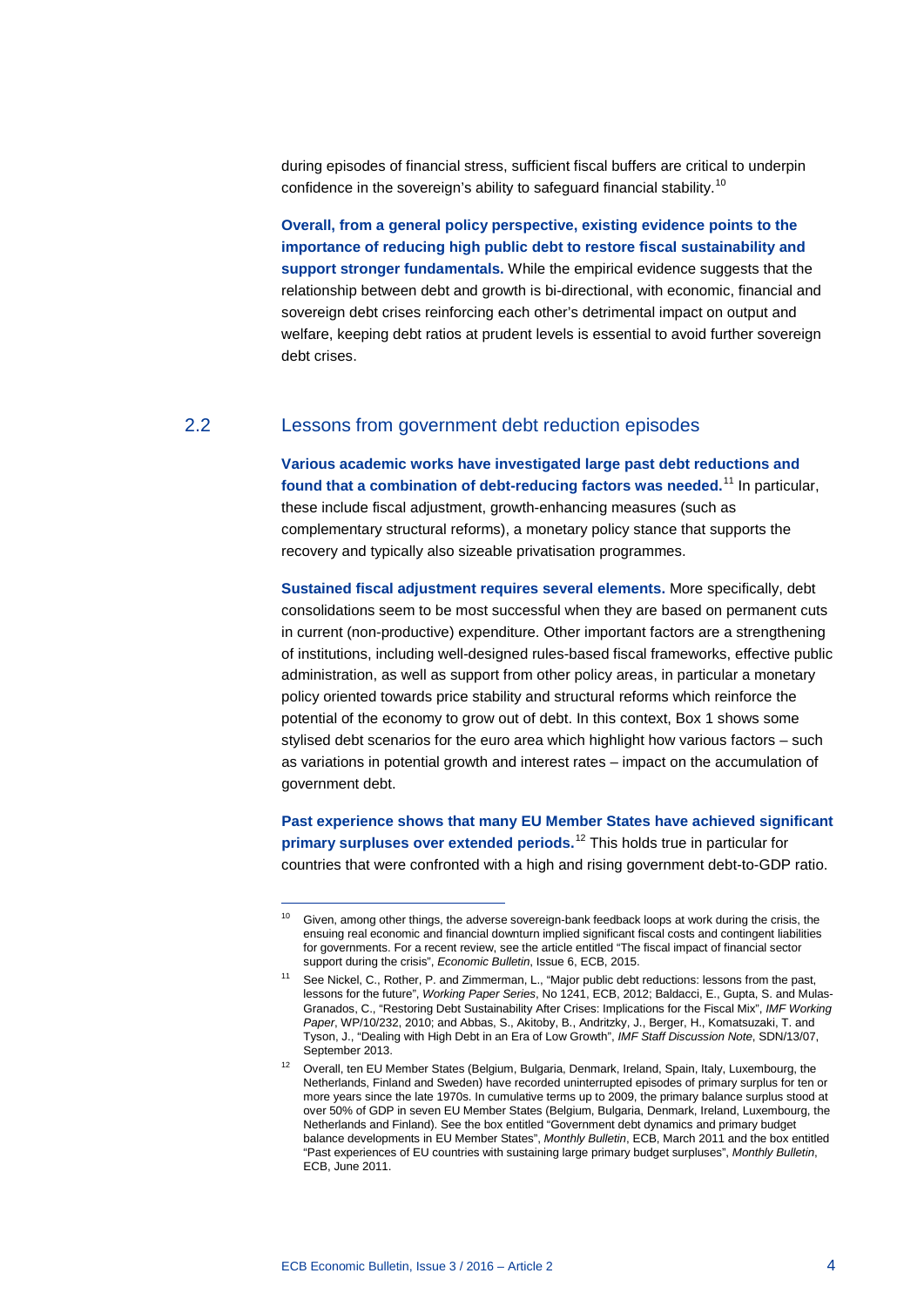Stabilising and reducing government debt typically required a sustained upfront consolidation effort that allowed the achievement of large primary surpluses, which were maintained over an extended period of time. While the achievement of high primary surpluses may be more difficult in the current weak economic environment, the benign interest rate conditions create fiscal savings, which should be used for debt reduction, especially in the case of high-debt countries.

# **Box 1** Stylised debt scenarios for the euro area

**Public debt dynamics are determined by three main factors, namely the "snowball" effect, the government primary balance and the deficit-debt adjustment (DDA).** The standard debt accumulation equation summarises this as follows:<sup>[13](#page-4-0)</sup>

$$
\Delta b_t = \frac{i_t - g_t}{1 + g_t} b_{t-1} - p b_t + d d a_t
$$

The change in the government debt-to-GDP ratio ( $\Delta b_i$ ) in each period is expressed as the sum of the current primary balance<sup>[14](#page-4-1)</sup> ( $pb<sub>i</sub>$ ), the snowball effect (first term on the right-hand side<sup>15</sup>), which captures the joint impact of interest payments on the accumulated stock of debt and of real GDP growth and inflation on the debt ratio (through the denominator). Finally, the deficit-debt adjustment  $(dda_t)$  relates to that part of the change in the debt-to-GDP ratio which is not reflected in the deficit. Such stock-flow adjustments may derive, for example, from government financial transactions or privatisation receipts. DDAs played an important role during the financial crisis.<sup>[16](#page-4-3)</sup>

**Deterministic[17](#page-4-4) debt projections are commonly used to analyse fiscal policy scenarios and**  their impact on the accumulation of debt. In its 2015 Fiscal Sustainability Report<sup>[18](#page-4-5)</sup>, the European Commission presents medium-term debt projections for EU Member States together with the aggregates for the EU and the euro area up to the year 2026. Among others, the report refers to a baseline scenario assuming no fiscal policy change as well as a scenario assuming compliance with the requirements of the preventive arm of the SGP. Building on the core assumptions underlying the Commission's 2015 Fiscal Sustainability Report, Chart A shows a number of debt scenarios for the euro area aggregate. The baseline scenario for the euro area assumes potential growth of 1.1% on average over the period 2016-26, while GDP deflator growth would gradually increase from 1.2% in 2016 to 2% by 2020 and remain constant thereafter. The output gap would close by 2020. The implicit interest rate<sup>[19](#page-4-6)</sup> is assumed to increase from 2.5% to 3.7% over the projection horizon. The baseline projections take into account the ageing-related expenditure increases as projected in the European Commission's 2015 Ageing Report.

<span id="page-4-0"></span><sup>13</sup> For more details, see the article entitled "Ensuring fiscal sustainability in the euro area", *Monthly Bulletin*, ECB, April 2011.

<span id="page-4-1"></span><sup>&</sup>lt;sup>14</sup> The primary government balance is defined as the headline balance net of interest payments.

<span id="page-4-2"></span><sup>&</sup>lt;sup>15</sup>  $g_t$ , denotes nominal GDP growth and  $i_t$  the average interest rate on outstanding government debt.

<span id="page-4-3"></span><sup>16</sup> See the article entitled "The fiscal impact of financial sector support during the crisis", *Economic Bulletin*, Issue 6, ECB, 2015.

<span id="page-4-4"></span><sup>&</sup>lt;sup>17</sup> Traditional deterministic debt projections build on the debt accumulation equation and typically assess the impact of variations in the determining variables by means of scenario analysis.

<span id="page-4-5"></span><sup>18</sup> Se[e http://ec.europa.eu/economy\\_finance/publications/eeip/pdf/ip018\\_en.pdf](http://ec.europa.eu/economy_finance/publications/eeip/pdf/ip018_en.pdf)

<span id="page-4-6"></span><sup>&</sup>lt;sup>19</sup> The implicit interest rate on government debt is computed as interest payments on the previous year's debt as a percentage of the current year's debt.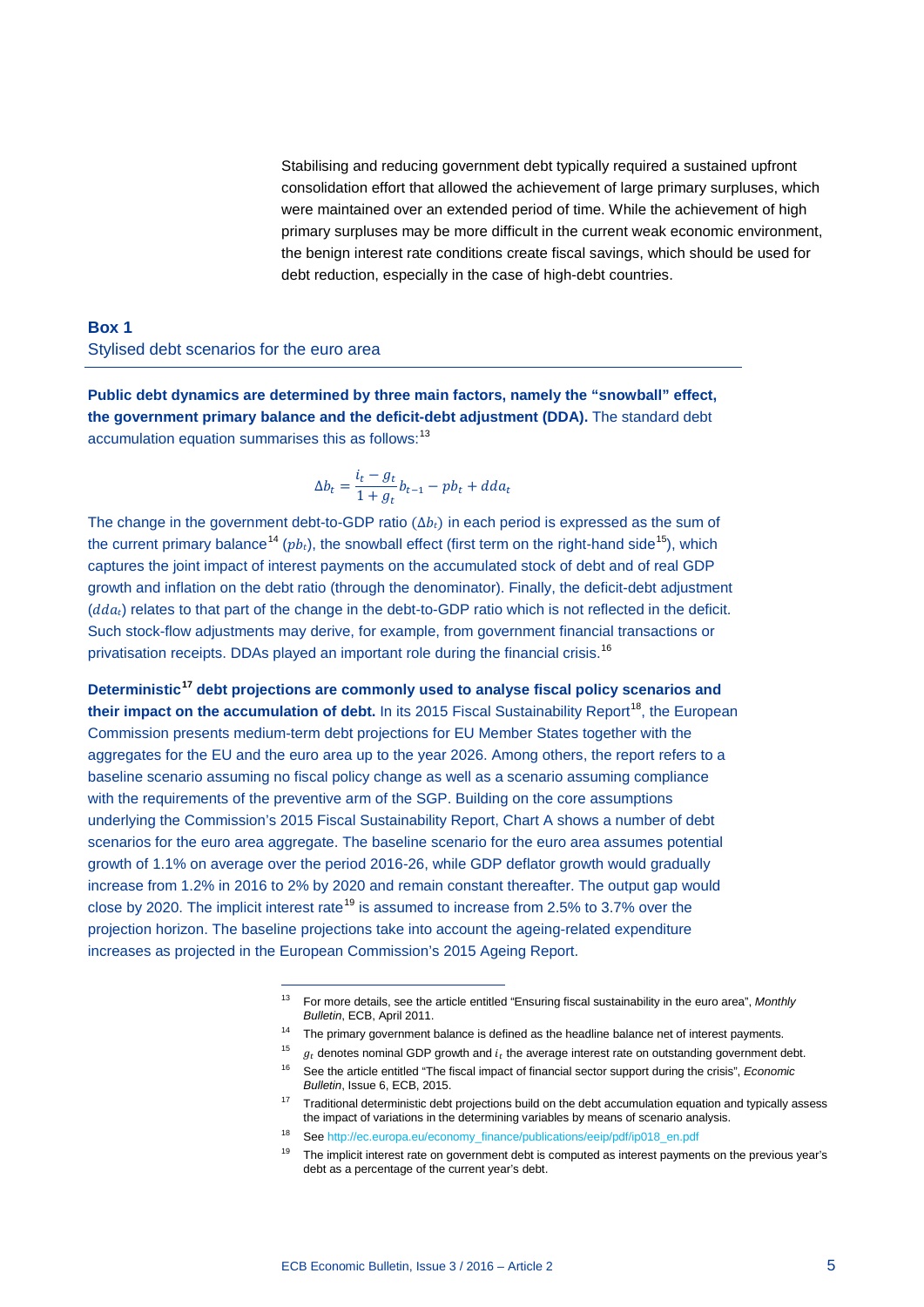#### **Chart A**

Stylised debt scenarios for the euro area



Sources: European Commission's winter 2016 forecast and ECB calculations.

**Under a no policy change assumption, aggregate euro area debt as a percentage of GDP would decline from around 94% in 2015 to around 84% in the coming decade (see the blue line in Chart A).<sup>[20](#page-5-0)</sup> This decline** corresponds to an average annual decline of the debt ratio of around 1% of GDP between 2016 and 2026. Around two-thirds of the nominal adjustment would result from primary surpluses, while the remainder would be related to an (on average) debt-reducing snowball effect. The latter is, however, projected to become debtincreasing towards the end of the projection horizon in relation to the assumed increase in interest spending. At the same time, higher ageing-related fiscal costs would gradually reduce primary surpluses. Both effects explain the flattening of the debt path in the second half of the projection horizon. The debt adjustment

under the no policy change scenario for the euro area aggregate falls short of the requirement of the SGP's debt rule (see Section 3.2 for a description).

**A 0.5 percentage point higher interest rate would put debt on an increasing path towards the end of the scenario horizon (see the yellow line in the chart).** In this scenario, the implicit interest rate on government debt is assumed to be 0.5 percentage point higher as of 2017. Compared with the baseline scenario (see the blue line), the average debt adjustment over the period 2016-26 would decline from around 1% to 0.5% of GDP. The less favourable debt dynamics would mainly relate to the fact that the snowball effect becomes debt-increasing earlier than in the baseline, given that increases in the interest burden outweigh the debt-reducing impact of nominal GDP growth.

<span id="page-5-0"></span>**Structural adjustment in keeping with the requirements of the SGP's preventive arm would put the aggregate euro area debt ratio on a steeper declining path in line with the "sufficiently diminishing" requirements of the debt rule (see the red line in Chart A).** According to the matrix of adjustment requirements under the preventive arm of the SGP,<sup>[21](#page-5-1)</sup> the scenario assumes an annual improvement in the structural balance of 0.6% of GDP (as of 2017) until a structural deficit target of 0.5% of GDP is reached. Such an adjustment would reduce the debt ratio by around 2% of GDP on average every year until 2026, which would meet the requirement of the SGP's debt rule. The larger debt adjustment compared with the no policy change

<sup>&</sup>lt;sup>20</sup> The no policy change baseline scenario for the euro area builds on the assumptions from the European Commission's Fiscal Sustainability Report 2015. Up to 2017, the debt projections build on the European Commission's winter 2016 forecast. As of 2018 (and up to 2026), potential growth is assumed to develop in line with the country-specific paths agreed in the Economic Policy Committee's Output Gaps Working Group. Long-term real interest rates are assumed to converge to 3%. Moreover, inflation, as measured by the change in the GDP deflator, is assumed to converge to 2% by 2020 in parallel to the closing of the output gap. The structural balance is assumed to be only affected by the cost of ageing – as projected in the 2015 Ageing Report – and assumed changes in interest spending.

<span id="page-5-1"></span><sup>21</sup> Se[e http://ec.europa.eu/economy\\_finance/economic\\_governance/sgp/pdf/2015-01-](http://ec.europa.eu/economy_finance/economic_governance/sgp/pdf/2015-01-13_communication_sgp_flexibility_guidelines_en.pdf) [13\\_communication\\_sgp\\_flexibility\\_guidelines\\_en.pdf](http://ec.europa.eu/economy_finance/economic_governance/sgp/pdf/2015-01-13_communication_sgp_flexibility_guidelines_en.pdf)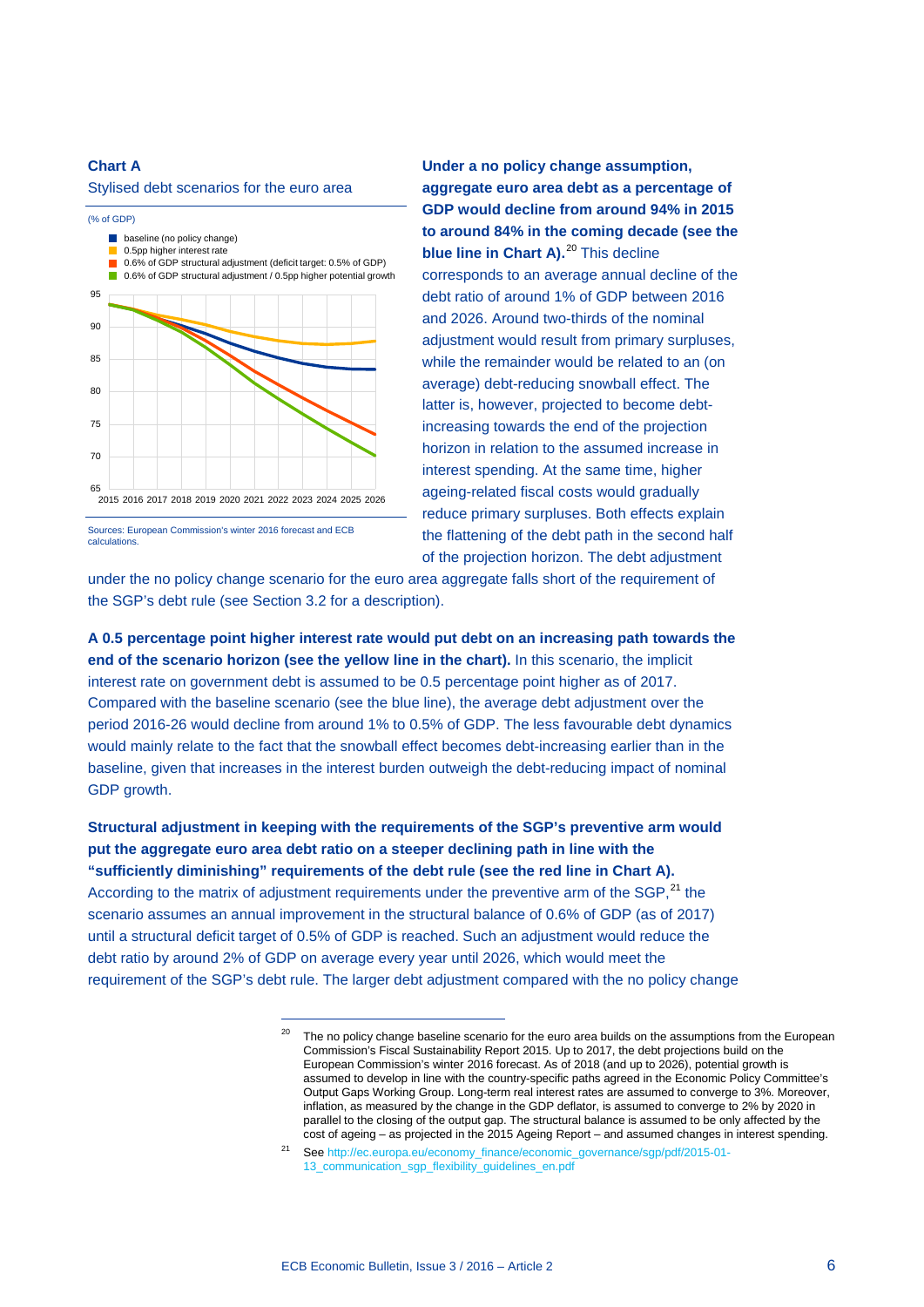baseline would result from a significantly larger average primary surplus of around 1.5% of GDP over the projection horizon.

**Assuming higher potential GDP growth results in a more favourable debt path (see the green line in the chart).** In this scenario, the structural adjustment is combined with an increase in the growth rate of potential GDP by 0.5 percentage point as of 2016. Such an increase in potential GDP growth could be related, for example, to the implementation of structural reforms. As a result, the snowball effect becomes more negative, i.e. debt-reducing, which results in an average annual decline in the debt of more than 2% of GDP per annum over the period 2016-26. The related debt adjustment would be in line with the "sufficiently diminishing" requirement of the debt rule.

# 3 The debt rule in the Stability and Growth Pact

## 3.1 Developments in euro area government debt ahead of the crisis

**In the years prior to the sovereign debt crisis, many euro area countries did not take advantage of the favourable economic and financial environment to build up fiscal buffers against adverse shocks.** Strong but only transitory revenue growth, buoyed by an unsustainable rise in domestic demand, was perceived to be permanent, triggering increases in structural government expenditure. At the same time, in many countries sizeable falls in interest burdens in the run-up to and in the early years of Economic and Monetary Union (EMU) were used largely for higher government expenditure rather than for reducing general government deficits and debt.<sup>[22](#page-6-0)</sup> Hence, many euro area countries either made very little or no progress towards stronger underlying budgetary positions. In a number of member countries, the structural balance actually deteriorated during this period of strong economic growth.<sup>[23](#page-6-1)</sup> Consequently, while general government debt-to-GDP ratios declined in many euro area countries in the years ahead of the crisis, this decline fell significantly short of what would have been desirable under the favourable economic circumstances at that time. In fact, with the notable exception of Belgium, where the high government debt ratio declined by about twenty percentage points, several of the countries which posted the highest government debt ratios within the euro area at the start of the last decade recorded further increases (e.g. Portugal) or only very small declines (e.g. Greece and Italy) in government debt ratios over the period 2000-07 (see Chart 1). Thus, even the boom period before the crisis did not trigger a trend decline in high government debt-to-GDP ratios. In 2007 a number of countries recorded government debt-to-GDP ratios well in excess of the Maastricht Treaty's 60% reference value.

<span id="page-6-1"></span><span id="page-6-0"></span><sup>22</sup> See also "EMU and the conduct of fiscal policies", *Monthly Bulletin*, ECB, January 2004.

<sup>&</sup>lt;sup>23</sup> For an overview of fiscal imbalances ahead of the crisis, see Kamps, C., de Stefani, R., Leiner-Killinger, N., Rüffer, R. and Sondermann, D., "The identification of macroeconomic imbalances: unexploited synergies under the strengthened EU governance framework", *Occasional Paper Series*, No 157, ECB, 2014 and van Riet, A. (ed.), "Euro area fiscal policies and the crisis", *Occasional Paper Series*, No 109, ECB, 2010.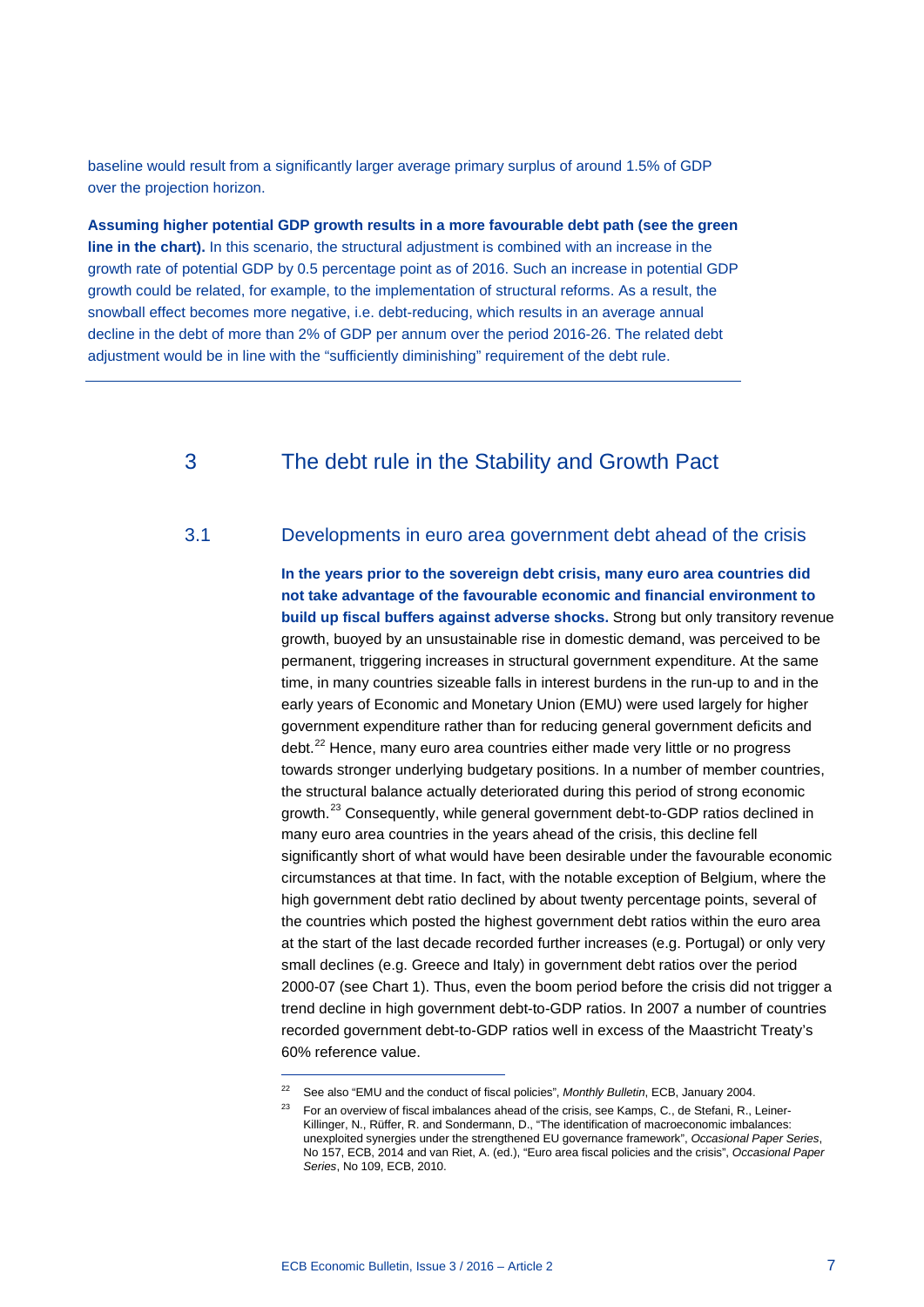#### **Chart 1**



Level of and change in government debt-to-GDP ratios during the period 2000-07

Sources: AMECO and ECB calculations.

**When the crisis erupted in 2008, government debt accumulated quickly** 

**(see Chart 2).** This resulted from drops in real GDP growth, rising bond yields and often sizeable support to the financial sector. The euro area aggregate debt ratio is estimated to have peaked in 2014 at 94.5% of GDP, up from 68.5% in 2007. Only five of the 19 euro area countries are expected to have recorded debt ratios below the 60% of GDP reference value in 2015. And debt ratios above 90% of GDP are expected for eight countries, with these even exceeding 100% in six cases. (See the European Commission's winter 2016 forecast.)

## **Chart 2**  General government debt ratios in the euro area during the period 2008-15



Sources: European Commission's winter 2016 forecast and ECB calculations.

**When the EU's Stability and Growth Pact was implemented in 1997, its intention was also to limit the deficit bias prevalent in many EU countries since the 1970s.** The tendency of governments to conduct fiscal policies in a short-sighted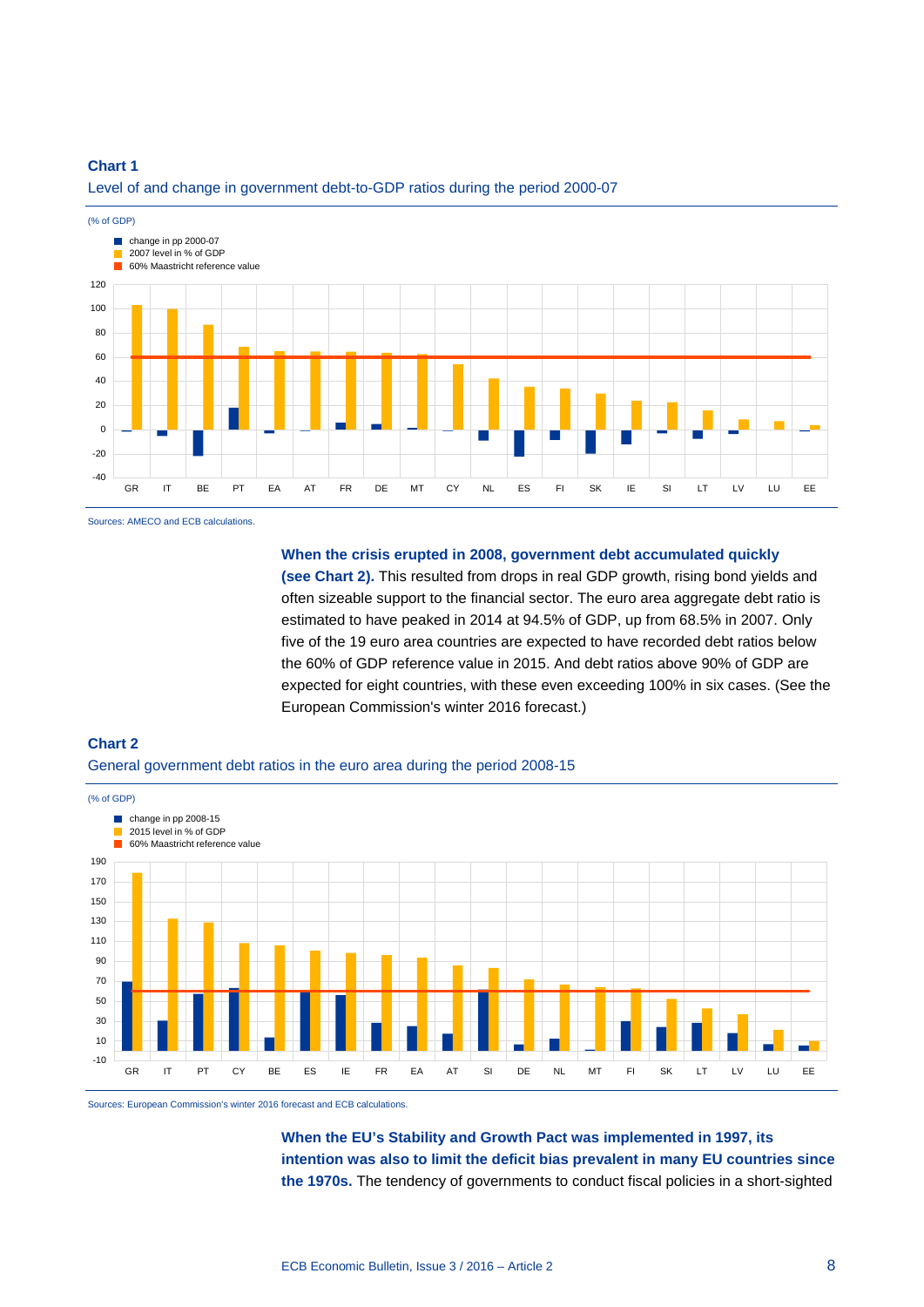manner with an insufficient focus on medium-term spending pressures and long-term fiscal sustainability induces pro-cyclicality and rising government debt ratios. $^{24}$  $^{24}$  $^{24}$  The SGP therefore anchors the EU countries' decentralised fiscal policies based on the Maastricht Treaty's reference values for the government deficit and debt-to-GDP ratios of 3% and 60% of GDP, respectively. Furthermore, the 2005 reform of the SGP introduced, under its preventive arm, medium-term budgetary objectives (MTOs), which set country-specific structural balance targets over the medium term. They are designed, inter alia, to ensure sustainable debt ratios by also taking account of the budgetary costs of ageing.<sup>[25](#page-8-1)</sup>

**The Pact's debt criterion has effectively not been implemented since the start of EMU.** First, monitoring the SGP's deficit criterion had been deemed sufficient by the European Commission and the European Council to steer countries' fiscal policies towards sustainable government debt positions.<sup>[26](#page-8-2)</sup> This was one of the reasons why significant breaches of the 60% of GDP reference value over a prolonged period of time did not lead the Council to take procedural steps to ensure a return towards the Treaty's debt threshold. Second, the "sufficiently diminishing" requirement of the Treaty<sup>[27](#page-8-3)</sup> had not been operationalised prior to the introduction of the debt reduction benchmark in 2011. Third, large deviations from the benchmark structural effort requirement under the Pact's preventive arm to ensure sufficient progress towards sound fiscal positions were not penalised. In the absence of a correction mechanism for past fiscal slippages, all of this contributed to a piling-up of government debt.

#### **Fiscal rules that target the level of government debt directly have the advantage of keeping track of past fiscal developments**. More specifically,

developments reflected in changes in the primary budget balance, the evolution of interest spending as well as stock-flow adjustments (such as government support to the financial sector) cumulate into changes in the level of government debt. Effectively enforced debt rules are therefore less prone to a ratcheting-up of

<span id="page-8-1"></span><span id="page-8-0"></span><sup>&</sup>lt;sup>24</sup> See e.g. Hagen, J. von and Harden, I., "Budget processes and commitment to fiscal discipline", *European Economic Review*, Vol. 39, 1995.

<sup>25</sup> MTOs are set by Member States according to country-specific circumstances. They must respect minimum values and are designed to serve three goals: (i) Member States maintain a safety margin that prevents them from breaching the 3% deficit reference value during cyclical downturns; (ii) Member States' debts are sustainable taking into consideration the economic and budgetary impact of ageing populations (i.e. by in part frontloading projected ageing-related increases in government spending, while ensuring long-run convergence of the debt ratio to 60%); and (iii) Member States have room for budgetary manoeuvre, in particular when it comes to preserving public investment. For more details, see the box entitled "The effectiveness of the medium-term budgetary objective as an anchor of fiscal policies", *Economic Bulletin*, Issue 4, ECB, 2015.

<span id="page-8-2"></span><sup>&</sup>lt;sup>26</sup> See, for example, Part IV of the European Commission's Report on Public Finances in EMU 2015, which finds that the debt-to-GDP ratio has not played a significant role in determining the Council's recommendations under the excessive deficit procedure.

<span id="page-8-3"></span><sup>&</sup>lt;sup>27</sup> See Article 126(2)(b) of the Treaty on the Functioning of the European Union.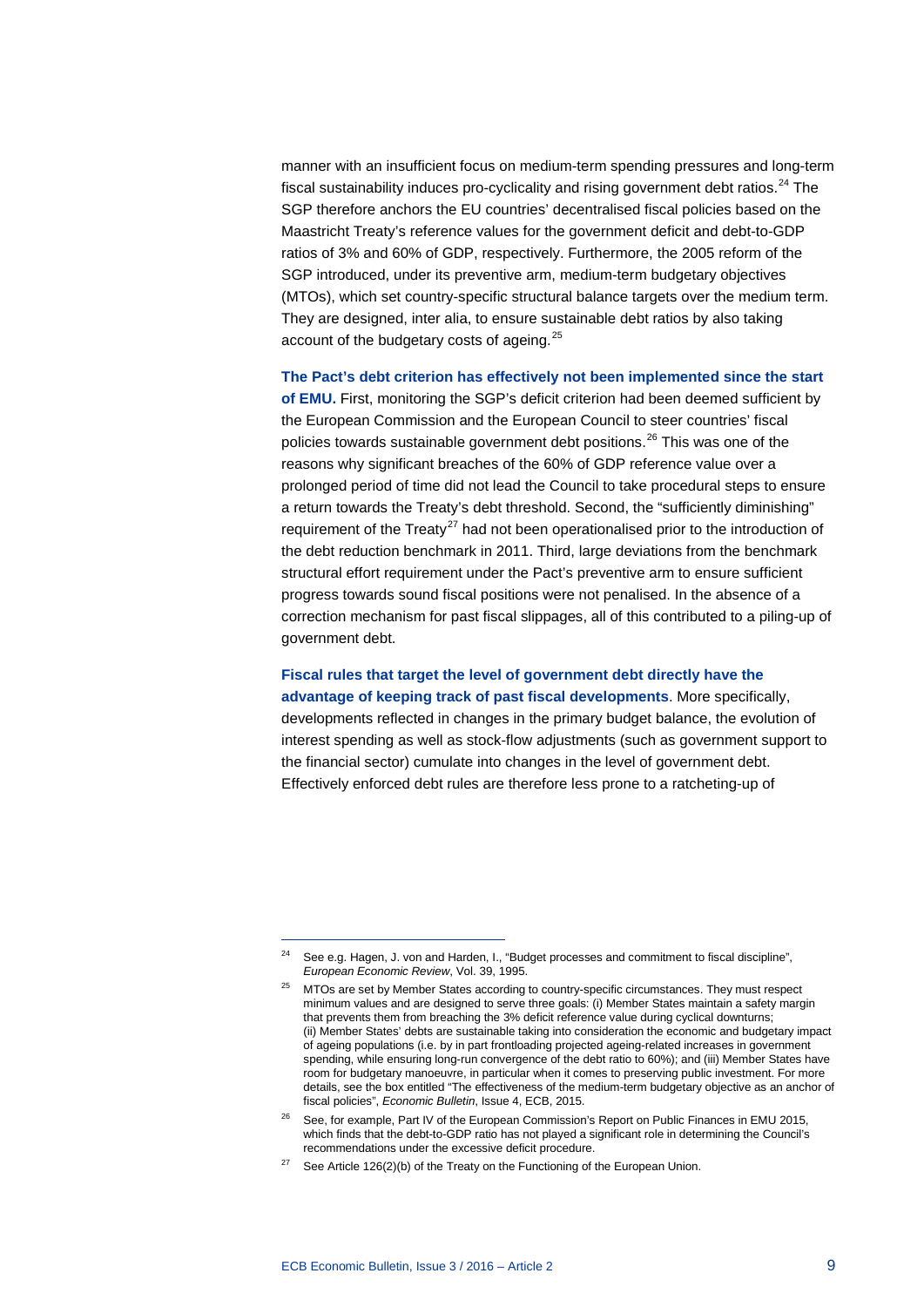government debt than deficit rules that do not entail the correction of past fiscal slippages.<sup>[28](#page-9-0), [29](#page-9-1)</sup>

# 3.2 The features of the SGP's debt rule

**As a major lesson from the sovereign debt crisis, the EU Treaty's debt criterion was operationalised as part of the "six-pack" reforms which came into force in November 2011.** Article 126(2) of the Treaty on the Functioning of the European Union foresees that compliance with budgetary discipline in the EU shall be monitored based on "whether the ratio of government debt to gross domestic product exceeds a reference value, unless the ratio is sufficiently diminishing and approaching the reference value at a satisfactory pace". In this vein, the debt rule operationalises the appropriate pace of convergence towards this level over the long term. According to Regulation (EU) No 1467/97, as amended by Regulation (EU) No 1177/2011, the debt-to-GDP ratio is regarded as diminishing sufficiently and approaching the reference value at a satisfactory pace if the differential of the government debt-to-GDP ratio with respect to the 60% of GDP reference value declines by 1/20th on average over a period of three years as a benchmark for debt reduction. With this specification, the debt rule aims to ensure that countries with larger fiscal imbalances, as reflected in higher government debt ratios, make greater efforts to ensure a return to safe debt positions.

**The SGP's debt rule is assessed in three configurations.** One configuration is backward-looking over the past three years, one is forward-looking over the coming two years and one is adjusted for the impact of the economic cycle. In principle, only if a country breaches the rule in all three configurations can a debt-based excessive deficit procedure (EDP) be opened. For countries subject to an EDP on 8 November 2011, when the debt rule entered into force, transitional provisions apply for the three years following the correction of the excessive deficit. During this transitional period, these countries must progress sufficiently towards meeting the debt reduction benchmark (i.e. the 1/20th rule) at the end of that period, to ensure it is fulfilled thereafter. Progress within this transitional period is measured by the adjustment in the structural budget balance, which has to be in line with the so-called minimum linear structural adjustment (MLSA).<sup>[30](#page-9-2), [31](#page-9-3)</sup>

<span id="page-9-3"></span><span id="page-9-0"></span><sup>28</sup> The "fiscal compact" as part of the Treaty on Stability, Coordination and Governance in the Economic and Monetary Union, which was signed by most EU Heads of State or Government on 2 March 2012, entails a balanced budget rule including, in principle, an automatic correction mechanism to be implemented in national law. Germany and Austria have legislated so-called debt rules, which consist of a balanced budget rule with an automatic correction mechanism of past deviations from requirements under the rule.

<span id="page-9-1"></span><sup>&</sup>lt;sup>29</sup> For a discussion, see Eyraud, L. and Wu, T., "Playing by the Rules: Reforming Fiscal Governance in Europe", *IMF Working Paper*, WP/15/67, 2015, p. 35.

<span id="page-9-2"></span><sup>30</sup> See the SGP's code of conduct for further details: [http://ec.europa.eu/economy\\_finance/economic\\_governance/sgp/pdf/coc/code\\_of\\_conduct\\_en.pdf](http://ec.europa.eu/economy_finance/economic_governance/sgp/pdf/coc/code_of_conduct_en.pdf)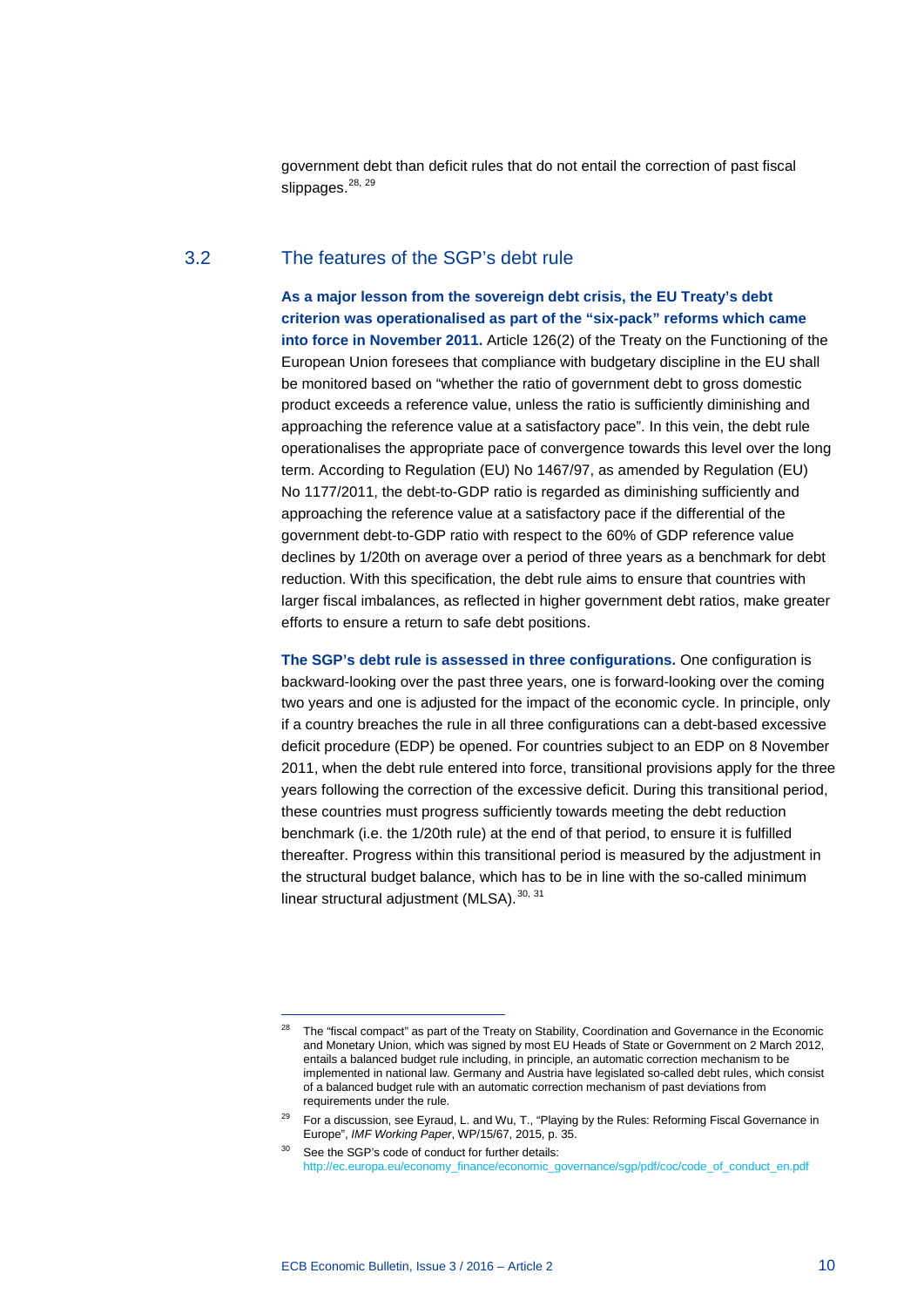#### **The SGP's debt rule entails flexibility by taking into account relevant factors.**

With regard to the preparation of reports under Article 126(3) of the Treaty on compliance with the debt criterion, the SGP foresees a number of relevant mitigating or aggravating factors that can be taken into account in case of non-compliance with the debt reduction benchmark. These factors include developments in the country's medium-term economic position (including cyclical developments), developments in the medium-term budgetary position (including the past track record of adjustment towards the MTO) as well as any other factors which, in the opinion of the Member State for which compliance with the debt criterion is being assessed, are relevant to evaluate compliance (e.g. debt incurred in the form of bilateral and multilateral support between Member States).

### 3.3 Compliance with the SGP's debt rule so far

**The SGP's debt rule has so far only been a binding constraint for a limited number of euro area countries.** Among the 14 countries that have recorded debt ratios above the 60% of GDP threshold since the debt rule entered into force, i.e. during the years 2012-15, seven countries were in an EDP. These countries had to comply with the Council's recommendations to correct their excessive deficits. The remaining countries should conduct fiscal policies that ensure both sufficient progress towards the MTO under the SGP's preventive arm and comply with the debt rule to converge towards the Maastricht Treaty's government debt threshold.<sup>[32](#page-10-0)</sup>

**For most euro area countries with elevated debt ratios, the debt rule has been less demanding than the Pact's preventive arm.** In fact, since it entered into force, only for Belgium and Italy has the debt rule been a binding constraint for fiscal policies. As indicated by Table 1, for these two countries, the structural efforts required to comply with the debt rule (as reflected in the MLSA) were consistently above the 0.5% of GDP adjustment benchmark of the SGP's preventive arm. In line with the logic of the debt rule, the structural effort requirements were larger than for countries with government debt ratios much closer to the 60% of GDP threshold.

**Gaps in relation to the fulfilment of the debt rule have been growing, especially in countries with very high debt.** For both Belgium and Italy, the minimum linear structural adjustment increased gradually over the period under consideration. This reflects the debt rule's inherent mechanism to correct for past slippages in meeting debt rule requirements during the transitional period. At the same time, the other countries improved their structural balance more strongly than what compliance with

<sup>&</sup>lt;sup>31</sup> A country's annual structural adjustment under the debt rule should not deviate by more than 0.25% of GDP from the MLSA which ensures that the least stringent condition consistent with the respect of the debt reduction benchmark is met by the end of the transitional period. At the same time, at any point in time during the transitional period, the remaining annual structural adjustment should not exceed 0.75% of GDP. See "Vade mecum on the Stability and Growth Pact", *Occasional Paper Series*, No 151, European Commission, May 2013.

<span id="page-10-0"></span><sup>32</sup> Countries that were subject to an EDP on 8 November 2011 are required to deliver a structural effort over a transitional period of three years (i.e. the MLSA). Germany exited its EDP in 2011, Italy in 2012 and Belgium, the Netherlands and Austria in 2013. Malta's debt-based EDP, which was abrogated in 2014, was issued after the six-pack reforms; there is thus no transitional period.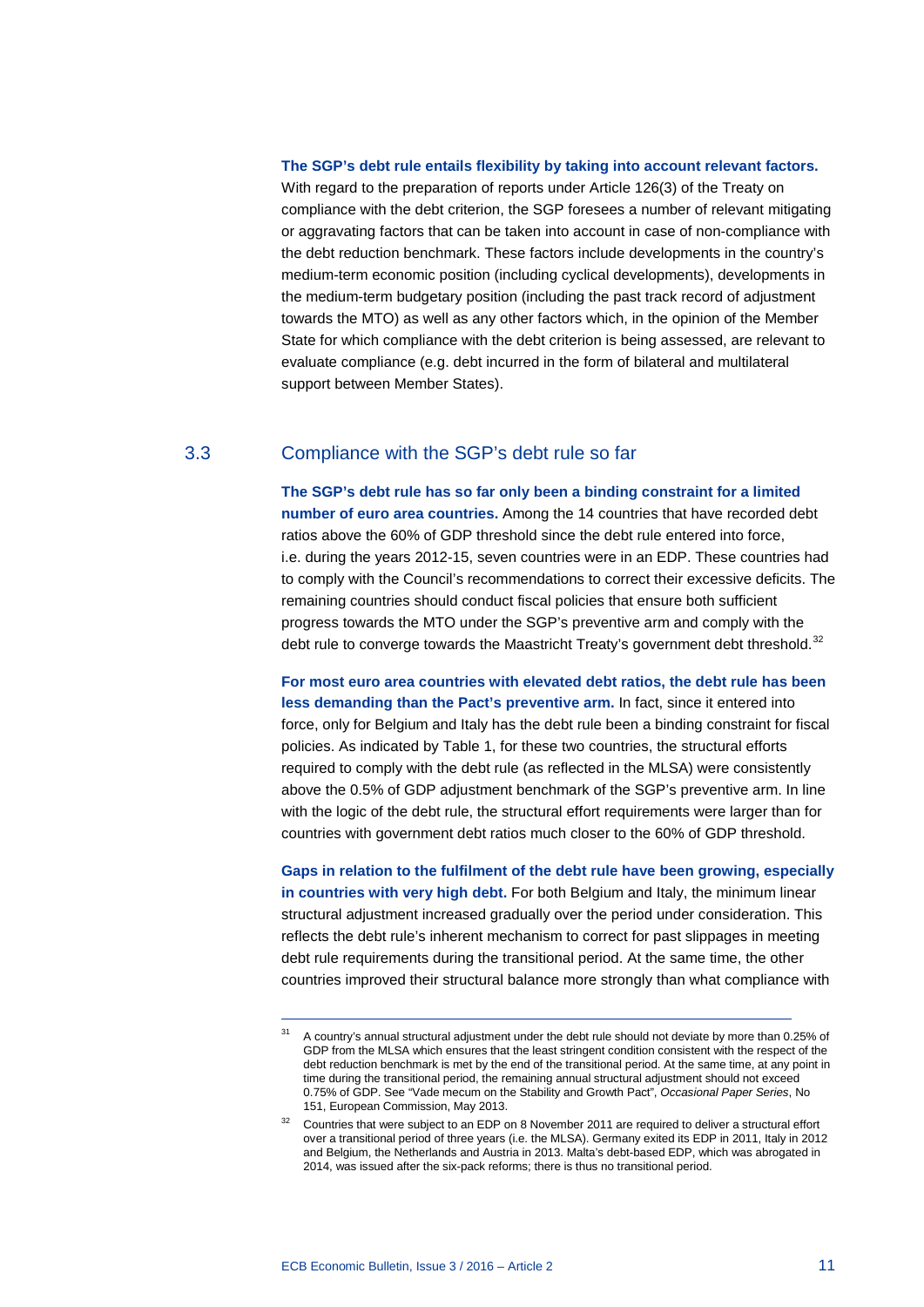the debt rule would have required. In 2014 the gaps in relation to compliance with the debt rule amounted to 0.8% of GDP in Belgium and 1.2% of GDP in Italy (based on the European Commission's winter 2016 forecast). In 2015 this gap is expected to have risen to around 2% of GDP in the case of Italy.

# **Table 1** Compliance with the SGP's debt rule and preventive arm

|             | <b>Correction of</b><br>excessive deficit | <b>Transitional</b><br>period for<br>the debt rule | Change in the structural balance<br>(percentage points) |      |        |        | Debt rule requirement during<br>transitional period (i.e. debt<br>benchmark as measured by<br>minimum linear structural<br>adjustment) |        |        |        | Gap in relation to debt rule<br>requirement during transitional<br>period (i.e. minimum linear<br>structural adjustment) |        |        |        | Gap in<br>relation<br>to debt<br>bench-<br>mark |
|-------------|-------------------------------------------|----------------------------------------------------|---------------------------------------------------------|------|--------|--------|----------------------------------------------------------------------------------------------------------------------------------------|--------|--------|--------|--------------------------------------------------------------------------------------------------------------------------|--------|--------|--------|-------------------------------------------------|
|             |                                           |                                                    | 2012                                                    | 2013 | 2014   | 2015   | 2012                                                                                                                                   | 2013   | 2014   | 2015   | 2012                                                                                                                     | 2013   | 2014   | 2015   | 2015                                            |
| Belgium     | 2013                                      | 2014-16                                            | 0.6                                                     | 0.7  | $-0.1$ | 0.2    |                                                                                                                                        |        | 0.7    | 1.1    |                                                                                                                          |        | 0.8    | 0.9    |                                                 |
| Germany     | 2011                                      | 2012-14                                            | 1.2                                                     | 0.4  | 0.6    | $-0.1$ | 0.0                                                                                                                                    | $-0.7$ | $-2.6$ |        | $-1.2$                                                                                                                   | $-1.1$ | $-3.2$ |        | $-5.2$                                          |
| Ireland     | 2015                                      | 2016-18                                            | 1.1                                                     | 2.1  | 1.1    | 0.5    |                                                                                                                                        |        |        |        |                                                                                                                          |        |        |        |                                                 |
| Italy       | 2012                                      | 2013-15                                            | 2.0                                                     | 0.4  | $-0.2$ | 0.1    |                                                                                                                                        | 0.8    | 1.0    | 2.3    |                                                                                                                          | 0.4    | 1.2    | 2.2    |                                                 |
| Malta       | 2011                                      | 2012-14                                            | $-0.9$                                                  | 0.8  | 0.1    | 0.4    | $-0.6$                                                                                                                                 | $-0.4$ | $-1.7$ |        | 0.3                                                                                                                      | $-1.2$ | $-1.8$ |        | $-4.9$                                          |
| Netherlands | 2013                                      | 2014-16                                            | 1.3                                                     | 1.3  | 0.4    | $-0.6$ |                                                                                                                                        |        | $-0.6$ | $-1.3$ |                                                                                                                          | ×.     | $-1.0$ | $-0.7$ |                                                 |
| Austria     | 2013                                      | 2014-16                                            | 0.7                                                     | 0.6  | 0.5    | 0.4    |                                                                                                                                        |        | 0.1    | $-0.2$ |                                                                                                                          |        | $-0.5$ | $-0.6$ |                                                 |

Sources: European Commission's winter 2016 forecast and ECB calculations.

-

Notes: The table reviews compliance with the SGP's debt rule for the euro area countries. For example, Belgium's excessive deficit was corrected in 2013 and it entered the transitional period towards full compliance with the debt reduction benchmark in 2014. The three-year transitional period thus started in 2014 and ends in 2016. Belgium's<br>requirement under the debt rule is equal to an MLSA Belgium's structural balance deteriorated by 0.1% of GDP. The gap relative to the MLSA requirement thus rose to 0.8% of GDP in 2014. This gap was distributed evenly across the<br>two remaining years of the transitional period 1.1% of GDP in 2015. In 2015 Belgium's structural balance is expected to have improved by 0.2% of GDP. The gap in relation to the MLSA of 1.1% of GDP in 2015 thus amounts to 0.9% of GDP (i.e. 1.1% of GDP minus the effort of 0.2% of GDP delivered in 2015).

# **Shortfalls in structural efforts under the SGP's preventive arm, combined with lower adjustment requirements due to the recent flexibility provisions, contributed to gaps in relation to compliance with the debt reduction**

**benchmark (see also Box 2).** In 2013 the Commission put forward "calendars of convergence", i.e. country-specific time frames for achieving MTOs by a specified year as a follow-up to the Treaty on Stability, Coordination and Governance in the Economic and Monetary Union, also known as the "fiscal compact".<sup>[33](#page-11-0)</sup> The correction mechanism enshrined in the fiscal compact, which should be triggered automatically at the national level in the event of a "significant deviation" from the MTO or the adjustment path towards it, was supposed to ensure rapid convergence of countries towards their respective MTOs. However, as Chart 3 shows, progress towards the MTOs has not materialised as recommended at that time. In the case of Belgium, these shortfalls explain the gaps vis-à-vis full compliance with the debt rule. In the same vein, had Italy improved its structural balance by about 1.5 percentage points from its level in 2012 to achieve its MTO of a balanced structural budget in 2014 (as put forward in the calendar of convergence), the gap in relation to compliance with the debt rule would have almost closed. Instead, the achievement of MTOs was frequently postponed. This was also associated with the lower adjustment requirements deriving from increased flexibility under the SGP that was granted in

<span id="page-11-0"></span>The deadlines for achieving the MTOs were set on the basis of the medium-term budgetary plans presented in the 2013 update of the stability and convergence programmes and in line with the SGP. See "Report on Public Finances in EMU 2013", *European Economy*, Issue 4, European Commission, 2013, Part 1, Annex 1.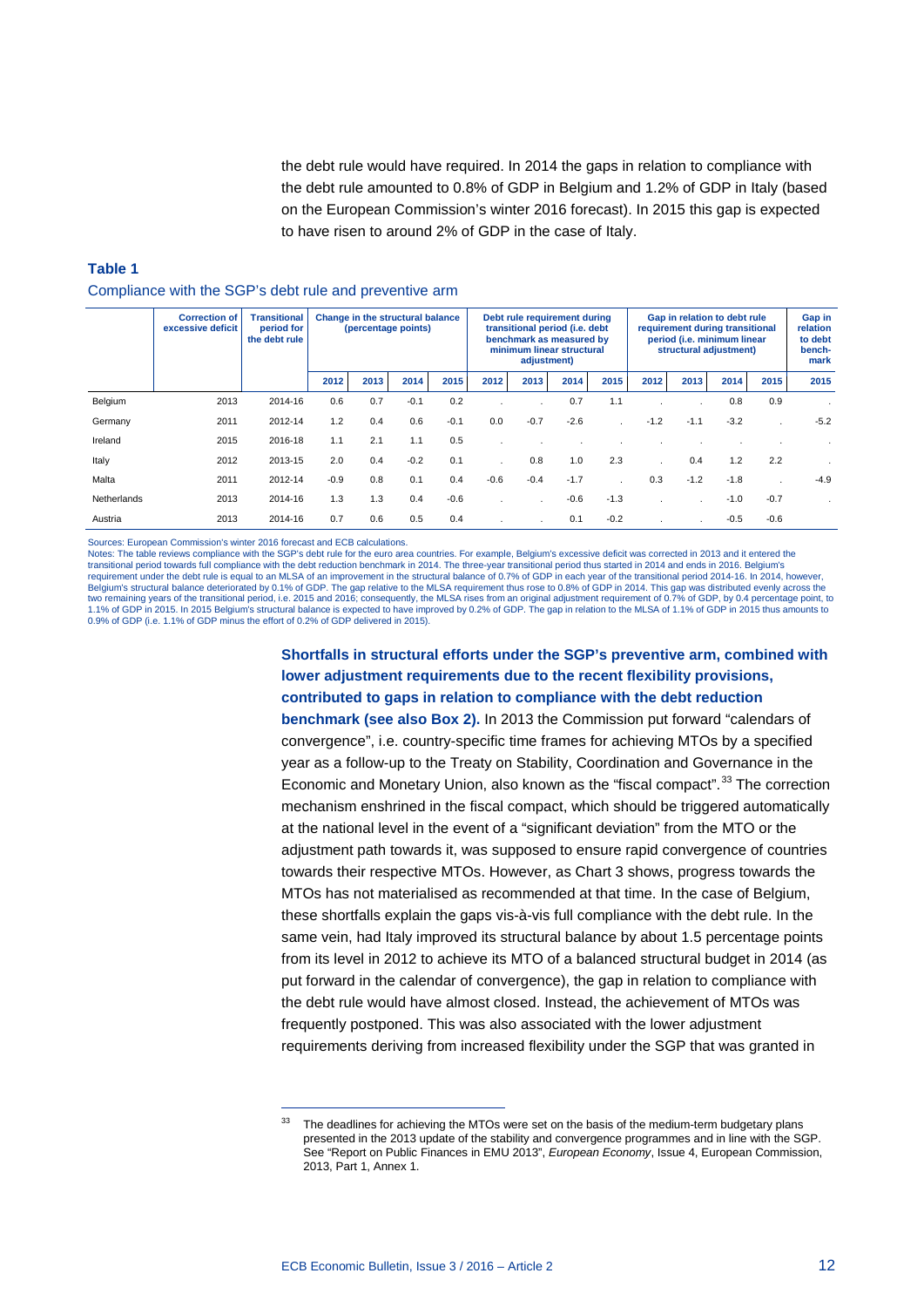2015 following a communication from the Commission. [34](#page-12-0) These provisions clarified but also extended the SGP's flexibility as regards the application of the rules with respect to cyclical conditions, structural reforms and government investment.

#### **Chart 3**

Gaps in structural balances relative to the 2013 calendars of convergence



Sources: European Commission (winter 2016 forecast and "Report on Public Finances in EMU 2013") and ECB calculations.

#### **Box 2**

The consistency of the SGP's preventive arm with the debt rule

-

**By construction, the requirements under the SGP's preventive arm are not necessarily consistent with those of the debt rule.** The former aims at achieving and maintaining countryspecific MTOs*,* which constitute the anchor of the preventive arm. The speed of convergence towards the MTO is determined by the matrix of adjustment requirements. The anchor of the SGP's debt rule, on the other hand, is the 60% Treaty debt limit. Convergence towards this anchor should follow the 1/20th rule*,* which requires that the differential with respect to the reference value be reduced at an average rate of one*-*twentieth per year as a benchmark. As a result, the speed of adjustment under the preventive arm and the debt rule can deviate. It is also not necessarily the case that the achievement of the country-specific MTO ensures compliance with the debt rule.<sup>[35](#page-12-1)</sup>

<span id="page-12-1"></span><span id="page-12-0"></span>**In Belgium and Italy, sizeable deviations from the requirements of the (transitional) debt reduction benchmark emerged. At the same time, both countries were considered broadly compliant with the preventive arm.** In February 2015 the European Commission issued Article 126(3) reports for Belgium and Italy which came to the conclusion that prima facie, i.e.

<sup>34</sup> For further details, see the box entitled "Flexibility within the Stability and Growth Pact", *Economic Bulletin*, Issue 1, ECB, 2015.

<sup>35</sup> In its recent *c*ommunication on steps towards completing EMU, the Commission announced that it would prepare proposals to ensure the consistency of the methodology between the debt rule of the EDP and the Member States' MTOs. See http://eur-lex.europa.eu/leg [content/EN/TXT/?qid=1447860914350&uri=CELEX:52015DC0600](http://eur-lex.europa.eu/legal-content/EN/TXT/?qid=1447860914350&uri=CELEX:52015DC0600)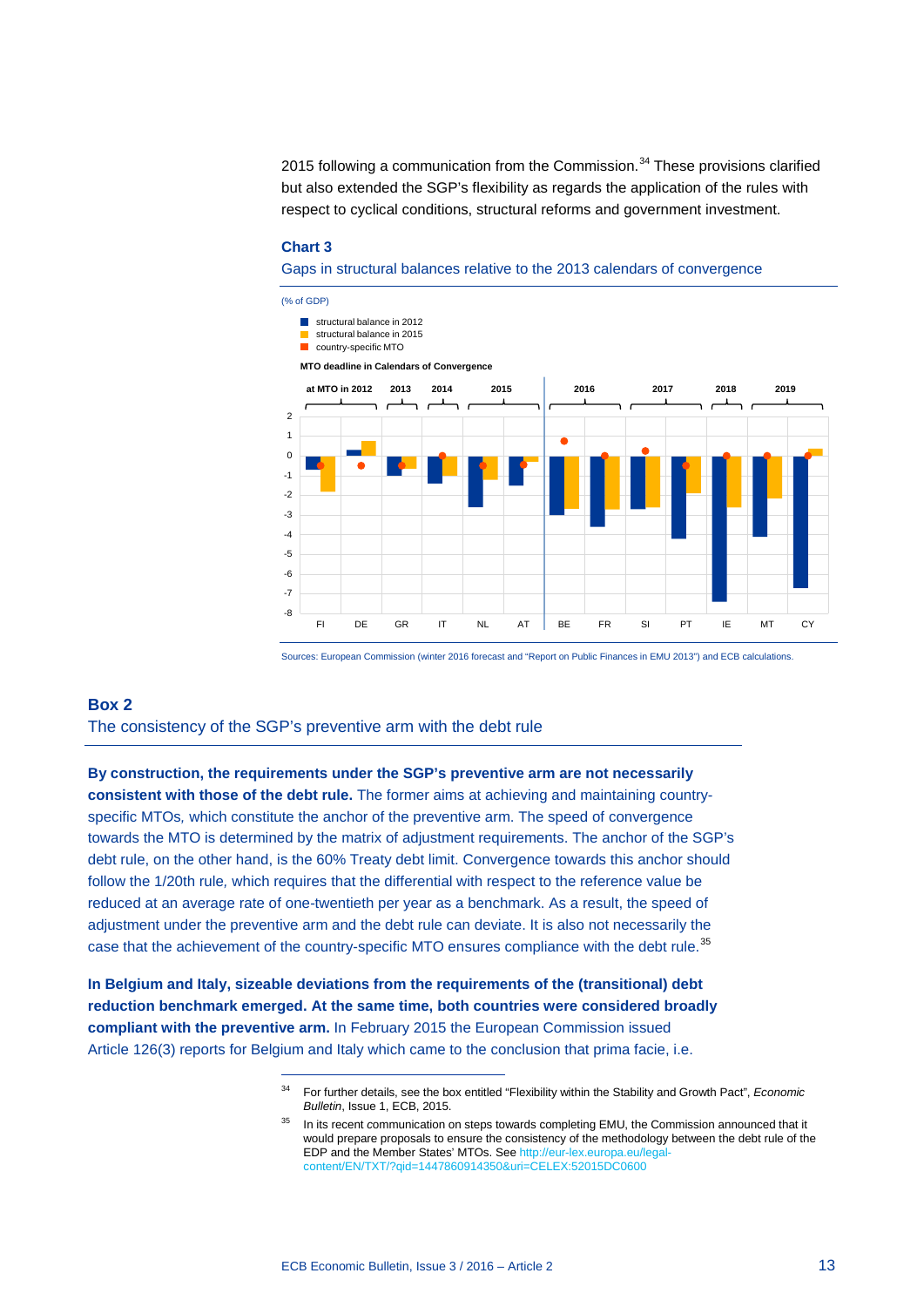before considering all relevant factors, the debt criterion of the Treaty was not fulfilled in both cases given that the winter 2015 forecast showed sizeable shortfalls vis-à-vis the required structural adjustment. At the same time, both Belgium and Italy were expected to broadly comply with the required adjustment path towards the MTO*,* which was considered a relevant factor for not opening debt-based EDPs in the two cases. The discrepancies between the assessment under the preventive arm and the assessment of compliance with the SGP's debt rule were related to a number of factors: (i) the adjustment requirements under the preventive arm were lower than the benchmark adjustment of 0.5% of GDP (owing to the use of the flexibility provisions in the case of Italy); (ii) the methodology to assess compliance under the preventive arm differs from the one used under the debt rule; and (iii) deviations from the debt reduction benchmark cumulate over time, while this is not the case for the preventive arm.

**Illustrative debt scenarios suggest that full compliance with the requirements of the preventive arm would enable Belgium and Italy to comply with the debt reduction benchmark as of 2019 (see the yellow lines in charts A and B).** The full compliance scenarios assume structural adjustment in line with the preventive arm matrix as of 2017 until the countryspecific MTO is reached. Belgium would accordingly improve the structural balance by 0.6% of GDP in the period 2017-19 and comply with the forward*-*looking debt reduction benchmark as of 2019. As a result, government debt would be reduced by around 2.5% of GDP on average per annum to around 80% of GDP in 2026. In the case of Italy, structural adjustments of 0.6% of GDP in 2017 and 2018 and 0.5% of GDP in 2019 would be sufficient to comply with the forward*-*looking debt reduction benchmark and the MTO by 2019.

**Broad compliance with the requirements of the preventive arm would, however, unduly postpone compliance with the forward-looking debt reduction benchmark by one and four years in Italy and Belgium, respectively (see the red lines in charts A and B).** The broad compliance scenarios incorporate the 0.25% of GDP deviation margin preventing procedural steps under the significant deviation procedure of the preventive arm, i.e. structural adjustment requirements and the MTO are lowered by that amount.<sup>[36](#page-13-0)</sup> In the case of Belgium, the 0.25% of GDP lower adjustment would result in a postponement of the achievement of the MTO by three years to 2025. Accordingly, the debt path is flatter. For Italy, the 0.25% of GDP lower annual adjustment would postpone the achievement of the MTO by one year to 2020.

<span id="page-13-0"></span>**A structural adjustment of 1% of GDP towards the MTO would ensure compliance with the forward-looking debt reduction benchmark as of 2018 in Italy and Belgium, respectively (see the green lines in charts A and B).** Under such a scenario*,* Belgium would reach its MTO in 2020 and reduce its debt to around 75% of GDP in 2026. In Italy*,* a balanced budget position would be reached in 2018. Debt would decline to around 100% of GDP by 2026.

<sup>&</sup>lt;sup>36</sup> The recent experience with the implementation of the SGP shows a tendency of Member States to internalise the deviation margin in their budgetary planning so as to avoid procedural steps. For example, in the 2016 round of draft budgetary plans (DBPs), only five out of twelve Member States subject to the preventive arm submitted a plan that was found to be compliant with the requirements*,* while the remaining countries were assessed to be broadly compliant or at risk of non-compliance. However, no DBP was found to be in particularly serious non-compliance and therefore rejected.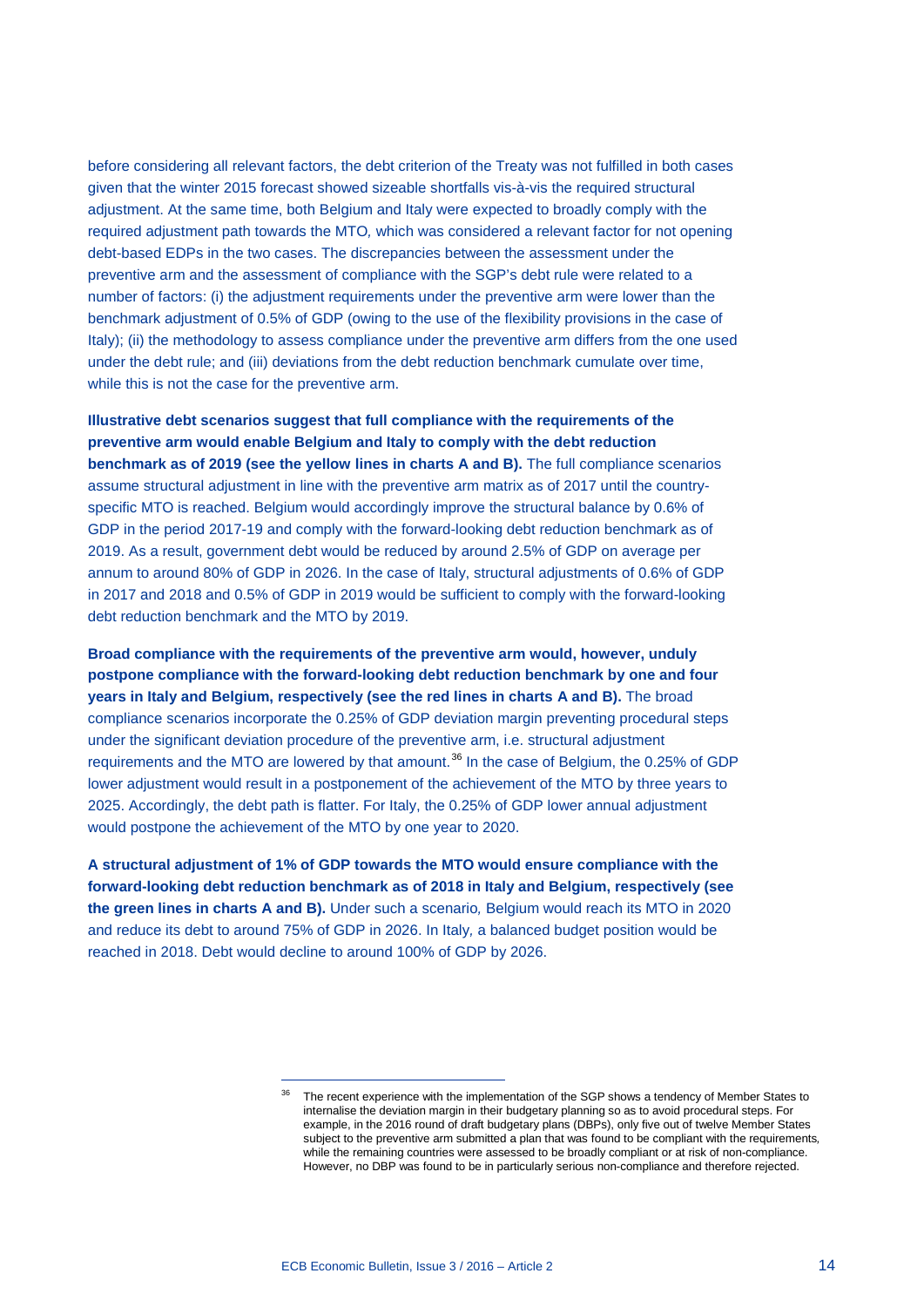#### **Chart A**

#### Belgium: government debt scenarios



# Italy: government debt scenarios

**Chart B**



Sources: European Commission's winter 2016 forecast and ECB calculations.



# **Typically, the debt rule is not a binding constraint for countries with lower debt ratios that**  have reached their MTO. Charts C and D show a number of debt scenarios for Germany and Austria. The former currently over-achieves its MTO so that the no policy change baseline scenario implies a decline in the debt ratio which is larger than what would occur under preventive arm compliance.<sup>[37](#page-14-0)</sup> The average decline in the debt ratio in the period 2016-26 is also larger than the 1/20th debt reduction benchmark (see the red line in Chart C).<sup>[38](#page-14-1)</sup> In the case of Austria, maintaining the MTO over the 2016-26 horizon would require some structural adjustment (relative to the baseline). The debt path under the preventive arm compliance scenario therefore shows a larger

average decline in the debt ratio (see Chart D).

<span id="page-14-0"></span><sup>&</sup>lt;sup>37</sup> The preventive arm compliance scenario for Germany assumes a gradual loosening of the structural balance until the MTO is reached and maintained as of 2018.

<span id="page-14-1"></span><sup>&</sup>lt;sup>38</sup> The 1/20th debt reduction benchmark scenario assumes an annual decline in the debt ratio of 1/20th of the difference between debt in the previous year and 60% of GDP.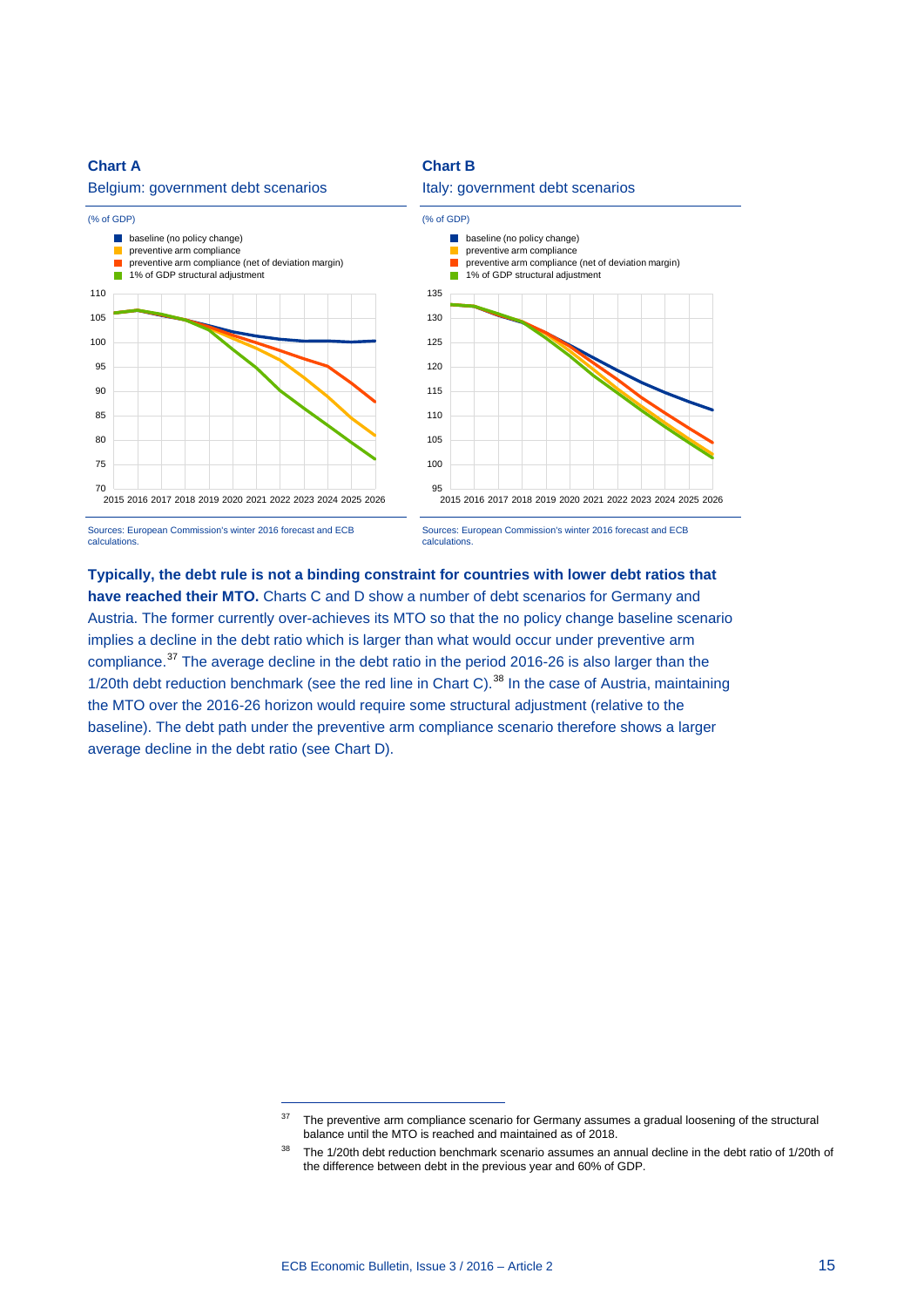#### **Chart C**

#### Germany: government debt scenarios



#### Austria: government debt scenarios

**Chart D**



## 3.4 Procedural enforcement of the SGP's debt rule

**So far, one EDP has been based on the debt criterion.** In May 2013 the Council issued an EDP for Malta and recommended an annual structural adjustment effort of 0.7% of GDP in 2013 and 2014 to ensure the deficit was brought to 2.7% of GDP in 2014, in line with the debt rule. The EDP was abrogated in a timely manner by the 2014 EDP deadline, which necessitated as a procedural prerequisite compliance with the forward-looking debt rule.

**The consideration of relevant mitigating factors has so far prevented the opening of an EDP for Italy and Belgium despite significant (cumulative) gaps vis-à-vis the requirements of the transitional debt rule.** The Commission's Article 126(3) reports for Belgium and Italy, which were prepared in the light of significant gaps vis-à-vis the requirements, concluded that the countries were at that time compliant with the debt criterion. The Commission, in its assessment, found three factors which were deemed to account for the shortfalls vis-à-vis the MLSA requirements.<sup>[39](#page-15-0)</sup> First, both countries were assessed to be in (broad) compliance with the preventive arm's structural effort requirements (see also Box 2). Second, the reports considered unfavourable economic conditions related, in particular, to low inflation and real negative growth (in the case of Italy). As Box 3 shows, low growth and inflation do indeed affect debt dynamics adversely and thus render compliance with the debt reduction benchmark more difficult. Third, the reports considered the

<span id="page-15-0"></span><sup>&</sup>lt;sup>39</sup> Relevant factors can be taken into account in the debt rule irrespective of the magnitude of the deviation from the benchmark. By contrast, for countries with debt ratios above 60% of GDP, relevant factors cannot be taken into account for a deficit-based EDP, unless the breach of the reference value is temporary and small.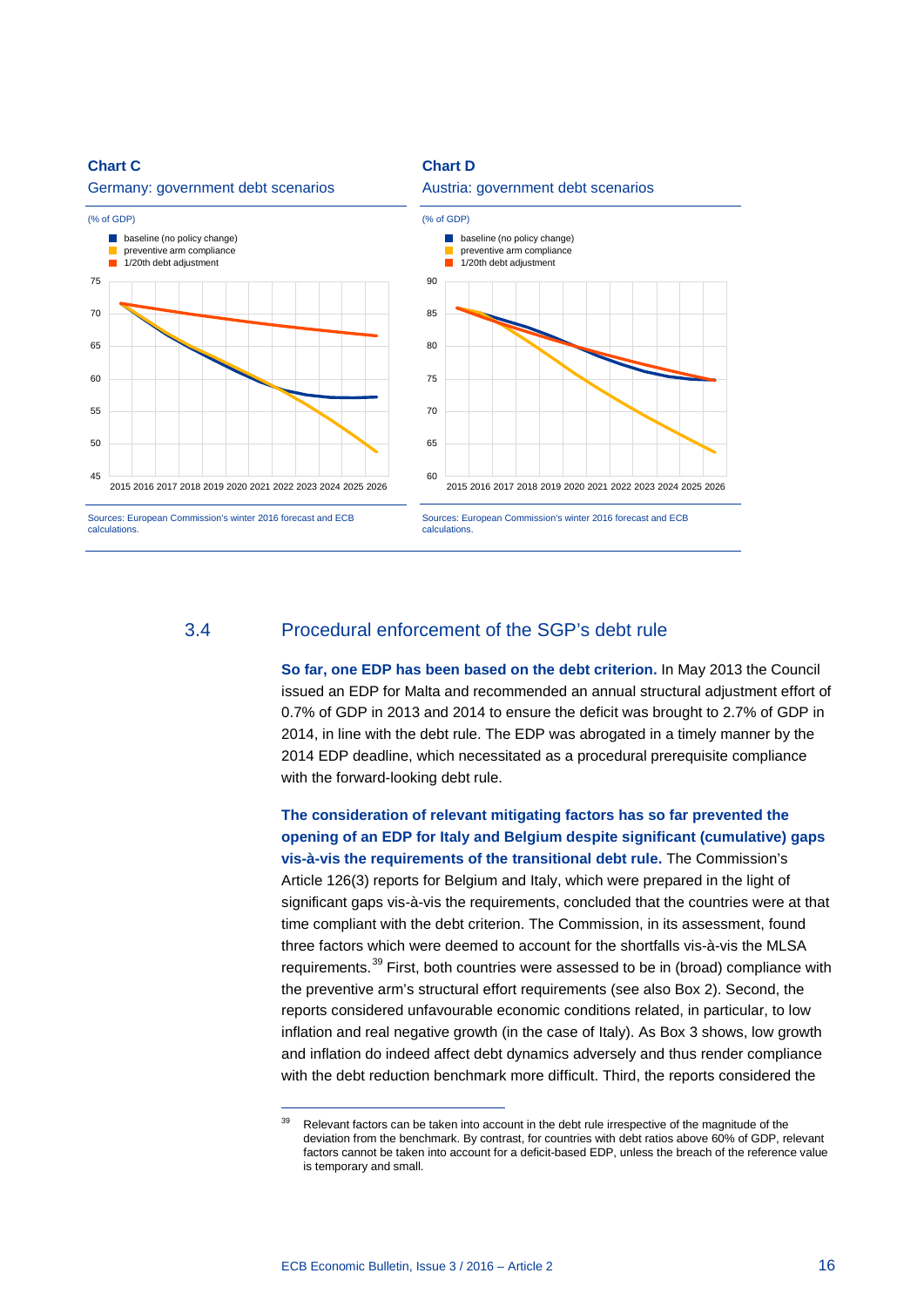expected implementation of growth-enhancing structural reforms. However, the reports did not quantify how they expected the structural reforms to ease the debt burden over time.

**To account for mitigating factors transparently when assessing compliance with the debt criterion, these factors need to be quantified based on commonly agreed methodologies.** The above-mentioned relevant mitigating factors taken into account in the cases of Italy and Belgium indeed appear to have been of particular relevance for the assessment of compliance with the debt criterion as they made these countries' delivery of the structural effort required to comply with the debt reduction benchmark more difficult. However, the Article 126(3) reports do not attribute the entire gap in relation to the debt reduction benchmark to the individual mitigating factors that have been taken into account. The related lack of transparency risks undermining the consistent implementation of the debt rule and thereby its effectiveness and credibility. Thus, relevant factors should be quantified in the analysis and should explain the gap vis-à-vis the requirements under the debt rule in full. To this end, the assessment of compliance with the debt criterion should be based on a method that quantifies the individual impacts of relevant factors such as low growth and inflation as well as the implementation of structural reforms and their contribution to the occurrence of shortfalls vis-à-vis the requirements of the debt reduction benchmark in a transparent manner.<sup>[40](#page-16-0)</sup> A sound methodological framework to do so should be agreed upon ex ante and applied consistently over time. In the absence of such a transparent and coherent implementation, there is a risk that the debt rule will be side-lined.

#### **Box 3**

The impact of low inflation and growth on the requirements of the debt rule

<span id="page-16-0"></span>-

**Negative inflation surprises tend to make compliance with the requirements of the debt rule more demanding in the short term.** Government revenues typically adjust faster to price changes than primary expenditure. The former tend to evolve broadly in line with inflation developments depending on the speed of adjustment of the respective tax bases, whereas, for government expenditure, ceilings are typically set ahead of actual implementation so that inflation surprises would not immediately lead to an adjustment. Fiscal balances therefore tend to be adversely affected by unanticipated declines in inflation. At the same time, to the extent that interest payments are sensitive to short-term inflation developments, e.g. in the case of inflation-indexed bonds or variable rate debt, a negative inflation surprise may drive down interest spending, counteracting the adverse impact on the primary balance. In its Report on Public Finances in EMU 2015<sup>41</sup>, the European Commission analysed the impact of the negative inflation surprise of 2014 in EU Member States. The analysis suggests that the impact on fiscal balances was rather low on average.<sup>[42](#page-16-2)</sup> At

<sup>40</sup> See also the article entitled "The short-term fiscal implications of structural reforms", *Economic Bulletin*, Issue 7, ECB, 2015, which stresses the importance of quantifying the short-term costs of structural reforms in the context of the SGP's structural reform clause. This is to ensure that this clause, which was broadened by the Commission communication on SGP flexibility in January 2015, is applied in a way that preserves fiscal sustainability and the credible application of the SGP provisions.

<span id="page-16-2"></span><span id="page-16-1"></span><sup>41</sup> Se[e http://ec.europa.eu/economy\\_finance/publications/eeip/pdf/ip014\\_en.pdf](http://ec.europa.eu/economy_finance/publications/eeip/pdf/ip014_en.pdf)

<sup>&</sup>lt;sup>42</sup> According to the analysis, the semi-elasticity of government deficits to a 1 percentage point deflationary surprise amounts to around 0.1% of GDP in the first year and less than that in the second year.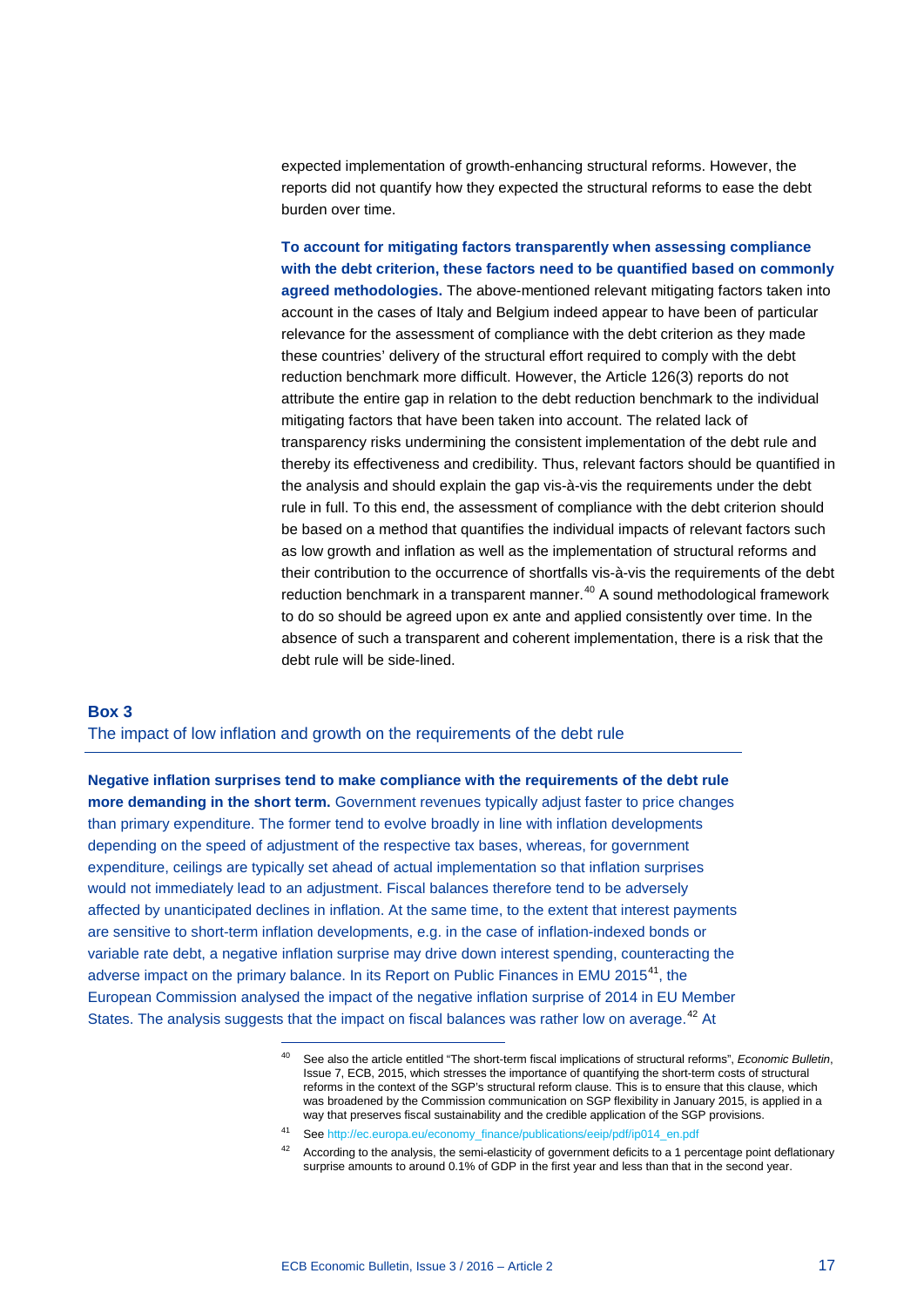the same time, and more importantly, unanticipated declines in inflation accelerate the accumulation of government debt through a denominator effect, thereby making compliance with the debt reduction benchmark more demanding. If low inflation is accompanied by weak real growth (or a contraction of real GDP) compliance with the debt rule is rendered more difficult. Weak or negative real growth will adversely affect debt dynamics through a larger snowball effect and the negative cyclical impact on the primary balance.

**Both in Belgium and Italy, structural adjustment in 2014 and 2015 – according to the European Commission's winter 2016 forecast – fell significantly short of the requirements of the (transitional) debt rule.** In Belgium, the structural fiscal position loosened in 2014**,** while an adjustment of 0.7% of GDP was required. Despite some adjustment in 2015, the shortfall compared with the debt rule requirement was significant in that year (i.e. larger than 0.25% of GDP) (see Chart A). In the case of Italy (see Chart B), the structural adjustment of 0.4% of GDP in 2013 fell somewhat short of the MLSA when considering the 0.25% of GDP deviation margin. However, large deviations have occurred in 2014 and 2015.

#### **Chart A**

Belgium: debt rule requirements and actual structural adjustment



#### **Chart B**

Italy: debt rule requirements and actual structural adjustment



Sources: European Commission's winter 2016 forecast and ECB calculations.

-

Sources: European Commission's winter 2016 forecast and ECB calculations.

<span id="page-17-0"></span>**Shortfalls vis-à-vis the debt rule requirements remain significant both in Belgium and Italy when netting out the impact of low inflation and negative growth.** Mechanical simulations suggest that the adjustment requirements under the transitional debt rule react sensitively to changes in inflation and growth.<sup>[43](#page-17-0)</sup> In the case of Belgium, assuming GDP deflator growth of 2% as of 2014 would reduce the debt rule requirements in 2014 and 2015 by around 0.2% of GDP per annum (see Chart A). The average structural adjustment of 0.1% of GDP in the period 2014-15, however, falls significantly short of debt rule requirements adjusted for the impact of low inflation (of

<sup>&</sup>lt;sup>43</sup> The simulations were conducted on the basis of the methodological framework for computing the MLSA for the application of the debt criterion in the transitional period, as laid out in the "Vade mecum on the Stability and Growth Pact" (see

[http://ec.europa.eu/economy\\_finance/publications/occasional\\_paper/2013/pdf/ocp151\\_en.pdf\)](http://ec.europa.eu/economy_finance/publications/occasional_paper/2013/pdf/ocp151_en.pdf). Only the denominator effect of higher GDP deflator growth is taken into account given the small size of direct effects on headline deficits.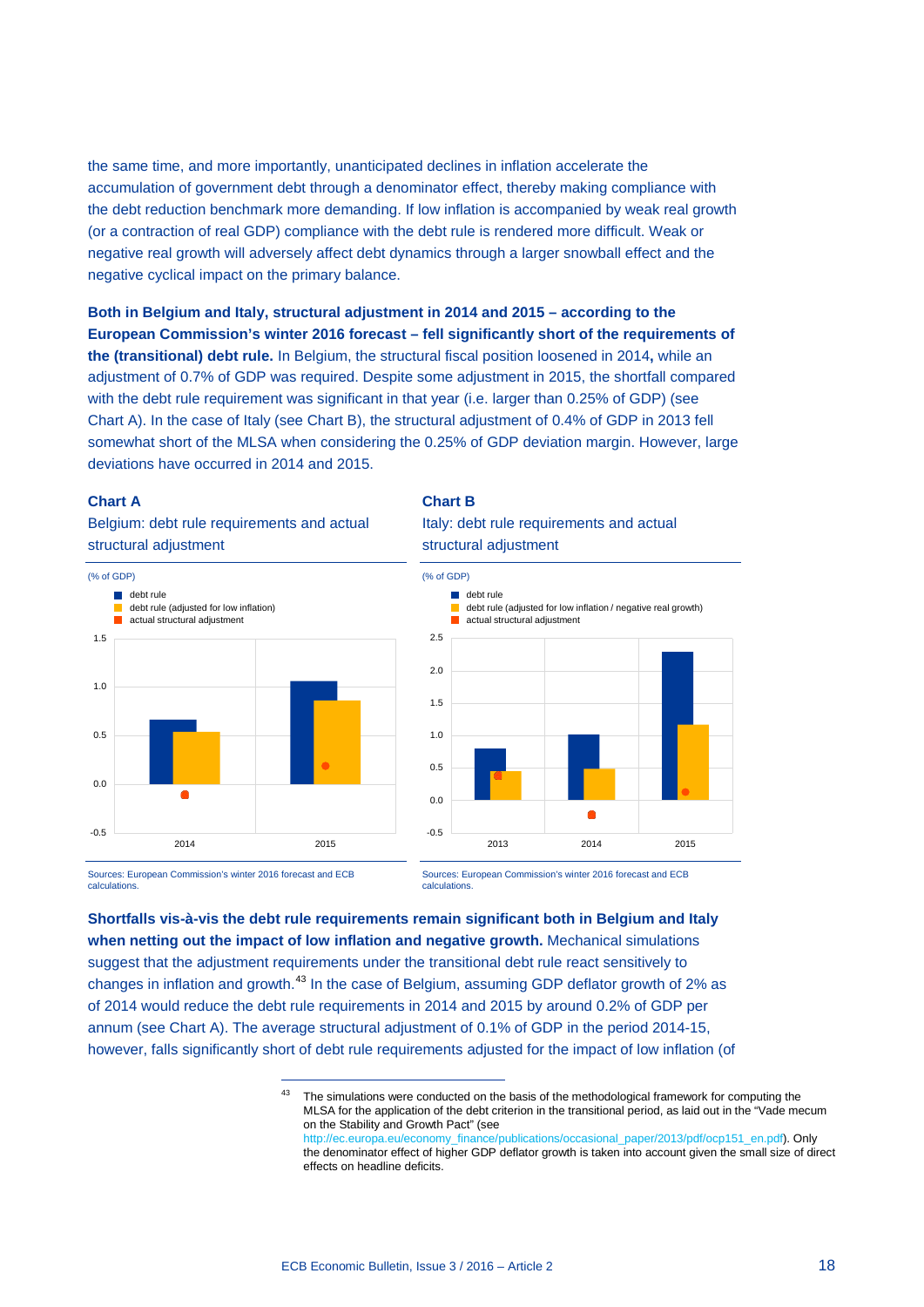0.7% of GDP on average in the period 2014-15). For Italy, in addition to the assumption of higher GDP deflator growth as of 2014, the simulations assume real GDP growth of zero in 2014 (while real GDP actually contracted in that year). This reduces the adjustment requirements under the debt rule by around half between 2013 and 2015 (see Chart B). The actual adjustment in 2013 is broadly in line with the requirement under the debt rule adjusted for negative growth and low inflation. However, the structural adjustment in the period 2014-15 falls significantly short of the average adjusted requirement under the debt rule (of around 0.7% of GDP).

# 4 Conclusions

**The reduction of the government debt overhang in the euro area remains a key policy priority.** The aggregate debt level continues to exceed 90% of GDP – well above the 60% of GDP reference value of the Treaty. The stylised debt scenarios presented in this article show that fiscal adjustment in line with the requirements of the Stability and Growth Pact would within a decade contribute to a sizeable reduction of the euro area government debt ratio, bringing it closer to the reference level. In the absence of such fiscal action, the downward debt adjustment would be much more limited, owing mainly to mounting ageing-related spending pressures and rising interest spending.

**At the Member State level, convergence towards sound fiscal positions and sustainable debt levels will be crucial to regain fiscal buffers and increase economic resilience.** The SGP's debt reduction benchmark – introduced in the context of the 2011 six-pack of reforms to operationalise the debt criterion – constitutes an appropriate framework to guide the reduction of still very high debt ratios in many Member States. While providing a numerical benchmark for the pace of debt reduction, it explicitly takes into account cyclical conditions and provides additional flexibility through the consideration of relevant mitigating factors which hinder the required adjustment.

**The SGP's debt rule was introduced as a major lesson from the European sovereign debt crisis and should be applied rigorously.** Sizeable deviations from the requirements of the transitional debt rule have so far not led to the opening of debt-based EDPs owing to the consideration of relevant mitigating factors. Looking ahead, it should be ensured that compliance with the requirements of the debt reduction benchmark is not unduly delayed.

**The application of the debt rule needs to be based on a well-defined and transparent methodological framework in order to ensure a consistent implementation across countries and over time.** In particular, only quantifiable relevant factors should be taken into account when assessing compliance with the debt criterion. A proper quantification of the impact of relevant mitigating factors and their contribution to the occurrence of shortfalls vis-à-vis the requirements of the debt reduction benchmark will increase the transparency of the underlying analysis. As a result, the scope for discretion in the application of the debt rule would be reduced, which would support a more effective implementation.